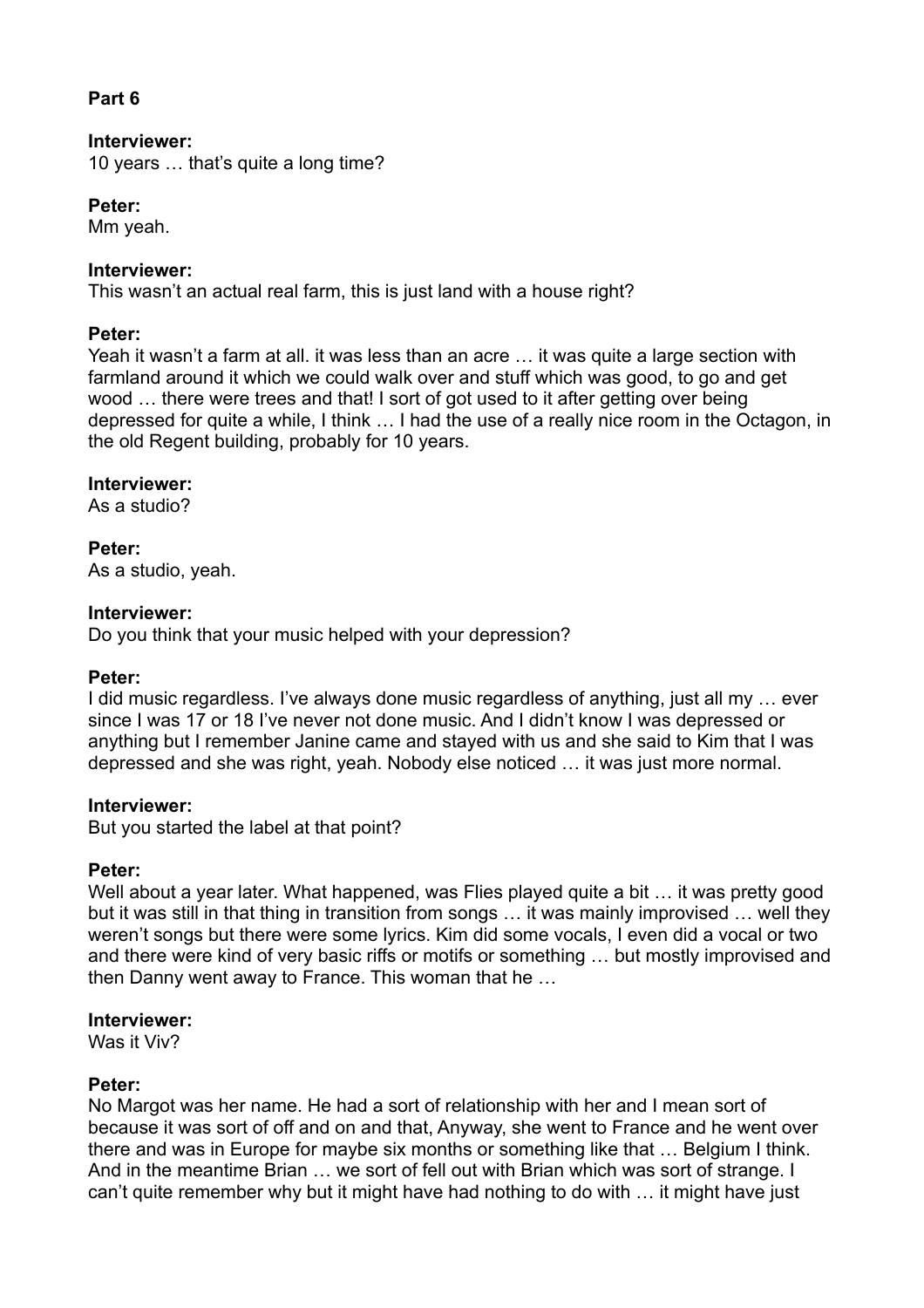been that he wanted to concentrate on the Renderers. At the time but we sensed he had a real ambivalence about the improvised thing … whether he wanted to do that or wanted to do songs. I remember him talking about what the Renderers were doing and it was to be more accessible at the time but …

#### **Interviewer:**

You were almost going in an opposite direction weren't you?

#### **Peter:**

Yeah. Then Danny came back and so the three of us continued playing and we called it Rain. That was … there was … we got a real buzz out of it for some reason just the three of us playing all improvised stuff. It just worked better and so you know we got quite a buzz out of it. We did a single with Peter King … you know a lathe-cut single … and decided to start our own label, which we'd been thinking of doing for quite a while. At this stage Bruce had moved on to Corpus Hermeticum and in mid '93 I played … I think it was '93, I might be wrong … it was either '93 or '94 … I played for the first time with A Handful of Dust. That was a very interesting experience because Bruce … I saw Bruce or got a phone call from him or something and he said do you want to play at this time and place. I said 'Ok yeah' and I thought that sounded quite interesting because I knew what they did or what their previous stuff had been like. I said 'When are we going to practice?' and he said 'We don't practice. You just turn up at the gig.' And I thought at least we'd get together and get familiar with each other's playing. No, no, that was against the rules so I turned up at the Empire and then they … the other rule about A Handful of Dust was this really strong dope! So they take me down the street and we have this really strong dope. We come back and there's quite a few people there … this is the Empire, playing at the Empire … we come back in and whoever the other band is are playing and there's way more people than I'd expected … sort of completely stoned. Anyway …

#### **Interviewer:**

It must have been good though, you must have had a great time?

## **Peter:**

It was interesting yeah. It was kind of scary, it was quite scary because it was completely … obviously with Flies we'd had little bits of structure but not many but there was none of that with Dust.

#### **Interviewer:**

And did it work?

#### **Peter:**

Well that's on 'The Philosophick Mercury,' that performance or part of it ... I think it's on that, or maybe that's the whole of it, I don't know. So it was good to do that. But Rain became quite a strong thing, I think, and the label … I think we were pretty convinced … I remember Kim had talked to Michael Morley because Michael had the idea a couple of years beforehand about starting a label and about some of the mechanics of it. Then Kim and I when we … not long after we moved here we became co-editors of the University Literary Review with Caroline McCaw who's a local artist who's done a lot of stuff, sort of published a lot of stuff. Like she was the main person responsible for *Spec*, the Radio One magazine … I should show you some of those actually. And she was increasingly into that David Carson-type typography with unreadable text and stuff like that and was always getting into trouble with poets and writers for messing up their texts so you couldn't understand it. But we became quite good friends with Caroline and the whole Literary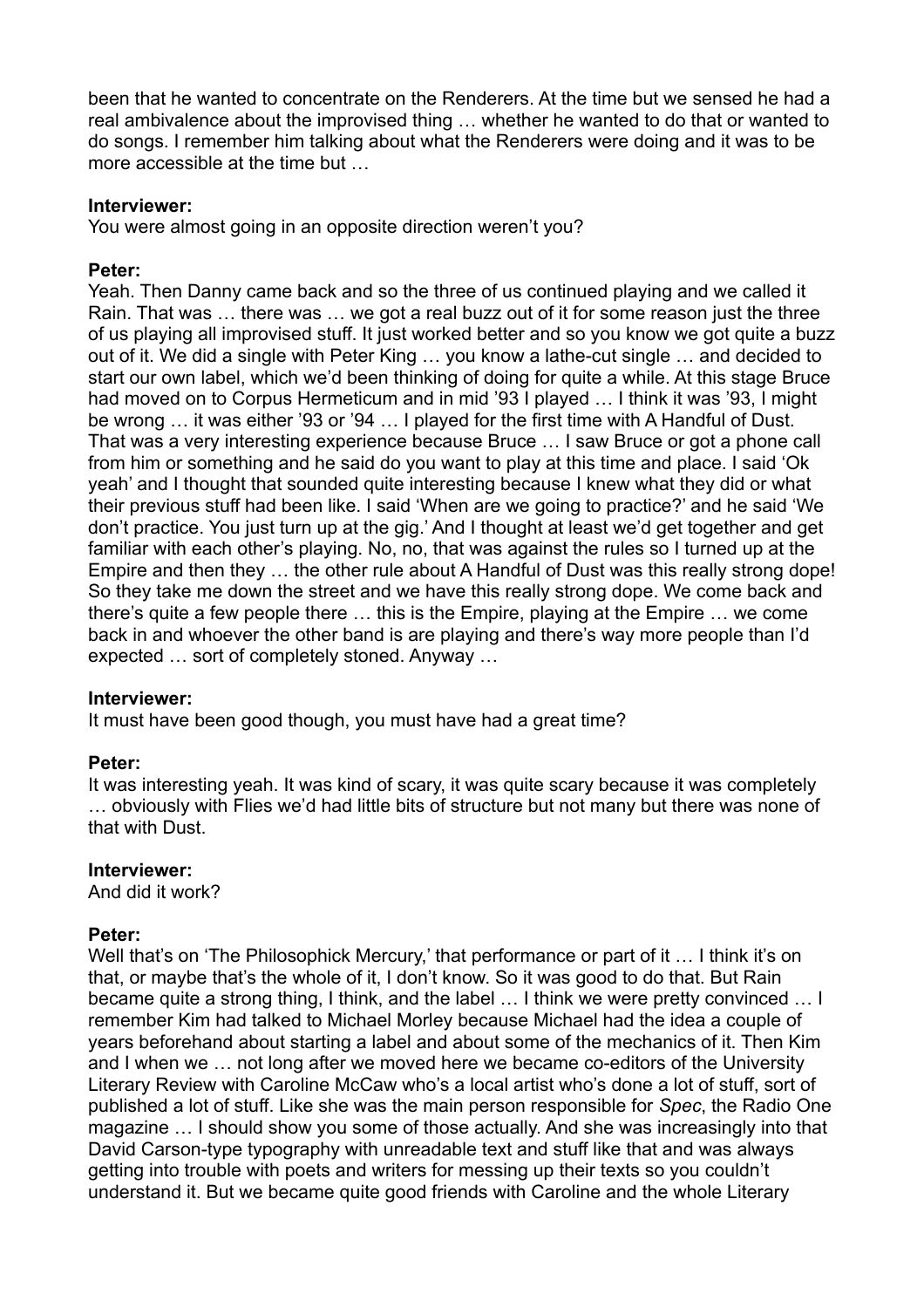Review thing was quite good fun because we could only work after *Critic* … that's the university newspaper … had finished at night so it was like the sessions that we did on the Literary Review started about eleven or midnight or something. And Caro worked those hours anyway and so from midnight to three or four in the morning or something which is a whole different way of working. But there was also a CD with it and so it was a huge production … it was amazing … and somehow we managed to wrangle all this money out of the university. So we put together … Kim and I put together a CD and it was the first time we'd done that and we just got all the info about it from Bruce or Michael or somebody … how to get a CD manufactured in Australia and did it in a package

#### **Interviewer:**

Was it through Lucas Abela?

#### **Peter:**

Probably … I know later on we always dealt with him. I'm not sure if it was that first time. That CD had people like Alastair Galbraith, the Sandoz Lab Technicians, Nigel Bunn, Douglas Bagnall, Sandra Bell … a whole lot of people from that whole scene.

#### **Interviewer:**

Were you kind of setting up, you weren't setting up as competition to Bruce obviously but were you kind of filling the gaps that he was leaving maybe?

#### **Peter:**

I think we thought of it a bit like that because by that time Bruce had moved to Christchurch and he was starting to release more people from overseas. We thought … first of all though we started just wanting to release our own stuff … it was more like a selfrelease thing, but under a label name. And we were really interested in a whole label aesthetic … I mean I related to it to the mid 70s/late 70s DIY thing with the small labels and Kim from an art point of view with the artwork and graphics and everything having some kind of unified aesthetic. So that was really exciting and our first release was the Rain album 'Sediment' on CD.

#### **Interviewer:**

Did that do very well?

#### **Peter:**

Well it did actually and it just got all this attention. Flies had previously released an album. Just going back again, although probably not so much in time … we'd fallen out with the guy from Majora, Nick Schmidt, over … There was a guy from Chicago who came out and he had a label Kranky … called Kranky … and he wanted to release a Dademah CD. We said 'Well we've broken up but we've got this Flies …' We said okay we'll see if you can do a compilation of all the Dademah stuff, which was just an LP, two singles, and a one minute track from the Xpressway one minute compilation 'I Hear the Devil Calling Me,' which is great one minute tracks by a whole load of people … and put them all on one CD. Because Nick hates … the Majora guy hated CD's and wouldn't have anything to do with CDs … he was a purist, he was a total purist. But he got quite pissed off because originally he was going to release the Flies Inside the Sun album and so Kranky ended up releasing both. We got a really mixed reaction for the Flies Inside the Sun album because people who liked Dadema didn't really like Flies Inside the Sun. Dademah had had quite a lot of … sort of acclaim almost … we were mentioned a lot by other bands and stuff like that. It was just that we'd coincided with some kind of revival that had been happening in the States which we didn't know anything about at that time in the early '90s. But Flies didn't fit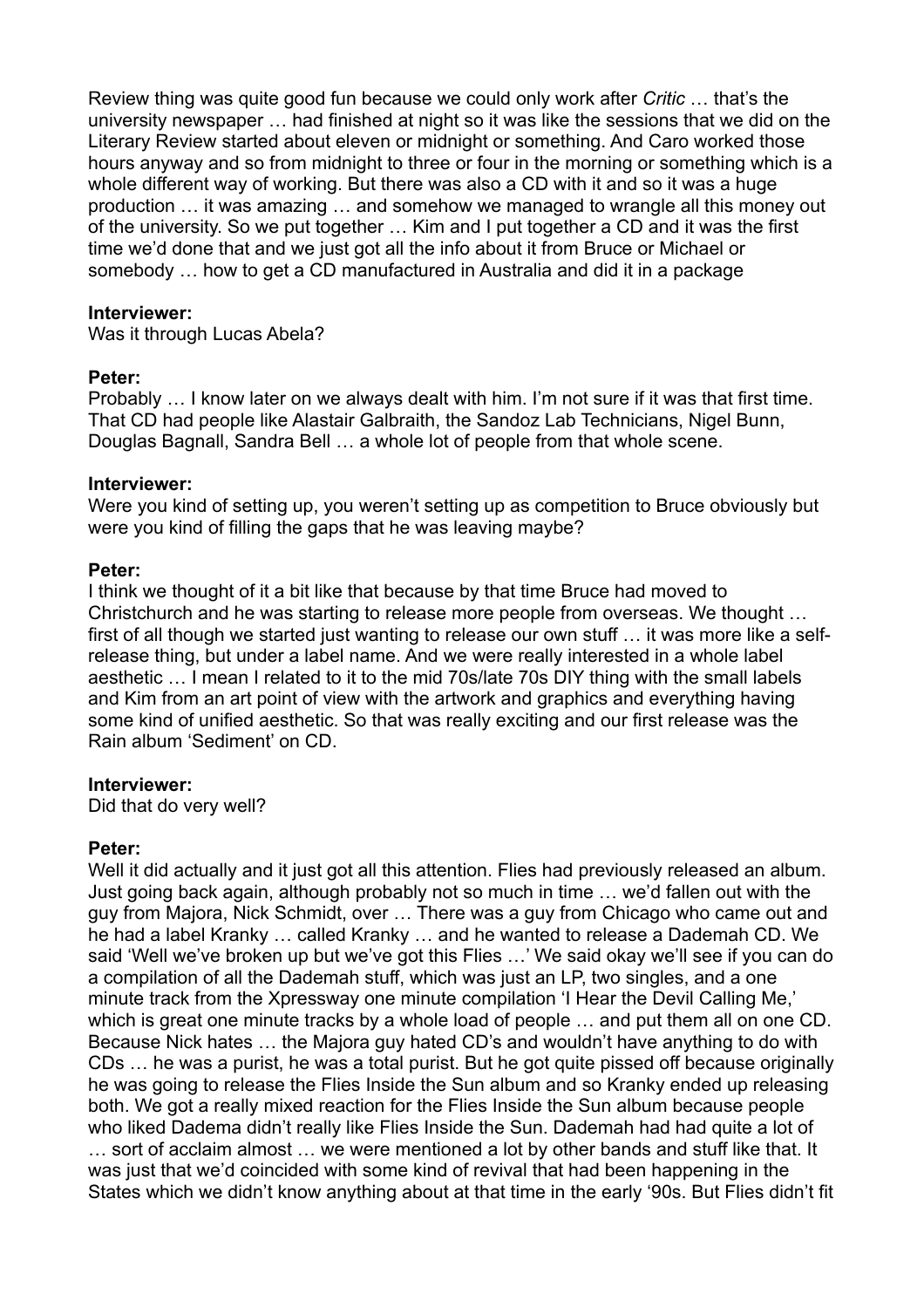into that at all and people couldn't really work it out because it was partly songs … that first album was partly songs and partly improvised stuff. But the Rain CD, the first Metonymic release, got a lot of really good press and sold out, yeah, and it was successful in that way I suppose. And so the …

#### **Interviewer:**

You covered costs?

# **Peter:**

Yeah and we could pay for other releases and stuff. And the first few Metonymic releases we did … the second Flies Inside the Sun album which I actually think was much better than the first and was probably one of the better things that we ever did, That did pretty well too and we did a Total release by an English guy called Matthew Bower who played in Skullflower who wrote to us wanting a release on Metonymic. We started to get people wanting to have releases on Metonymic.

## **Interviewer:**

Outside New Zealand as well as …

## **Peter:**

Yeah, from outside New Zealand. And we did some other things. That's right … at the same time I still wanted to release some song stuff but it didn't really fit with the Metonymic aesthetic. So I started a label called Medication just to do some song things and did a … mainly archival things actually … that was … we did a live Terminals and we did a Victor Dimisich Band retrospective which had a whole lot of live stuff and the original EP on it plus some practice stuff and things like that. So there was quite a lot of stuff, but unfortunately when that was released our house burnt down and so for the second Rain album and the Victor Dimisich Band album most of the pressing was destroyed in the fire, plus a lot of master tapes and recordings and stuff because the house completely burnt down. It was …

## **Interviewer:**

How did it burn down?

## **Peter:**

Well it was sort of weird. What they traced it to ... I suppose it's still speculation ... but the fire people traced it to Kim burning incense. We went into town and she left incense burning in her studio because there were really strong paint fumes in there and ash from it must have dropped on some paper and then there was all that flammable paint and stuff and it just took off. And the house being so old just completely … and sort of out of town … it just completely burnt to the ground.

## **Interviewer:**

That must have been devastating.

## **Peter:**

Yeah it was. It was just sort of traumatic, just to go back there and there's nothing there. Just completely gone.

## **Interviewer:**

And you'd put ten years of work into it?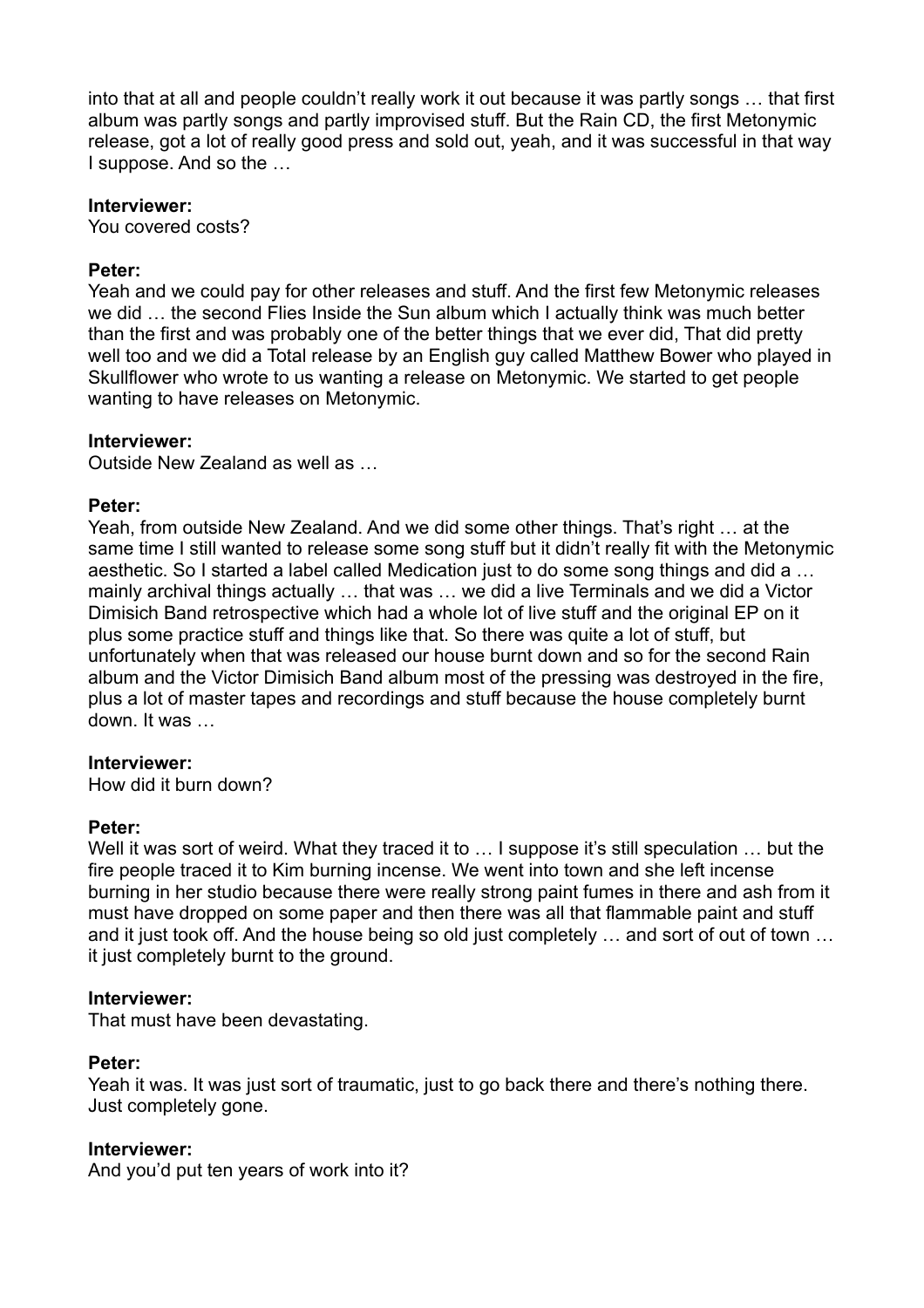## **Peter:**

No, at that stage that was only … that happened in '97 or '98, I think … yeah so we had only been there for four years. But there was a lot of stuff destroyed. Kim especially had a lot of photographs and things and all her art stuff and then all my music stuff so that was all gone.

#### **Interviewer:**

How did you manage to pick yourself up from that?

#### **Peter:**

Oh just by keeping on going. I think we were both like that … by just keeping on doing what we did. Quite quickly, Kim's brother ... it was quite lucky Kim's brother is a builder and he offered to come down and build us a new house!

#### **Interviewer:**

That's phenomenal.

## **Peter:**

I know. And he came down with her nephew as well and two other guys came down.

#### **Interviewer:**

For free?

## **Peter:**

We just had to put them up while they were here and feed them and stuff and we paid for all the materials. But we paid no or very little … I think we paid some … but very little labour costs which you'd normally have to pay. So it was an incredibly generous thing to do and we helped them and built a new house, quite quickly too. They were quite amazing actually.

## **Interviewer:**

You basically could build a house to whatever you wanted then?

## **Peter:**

Well yeah … and that was a weird thing that we never thought we'd have.

#### **Interviewer:**

You could build a studio for both of you?

#### **Peter:**

Which we did yeah ... and all that ... and so we built a house that suited the way we lived. Kim already had a studio and I had … well I suppose I did too but they were parts of the house you know and we could have them a bit separate from the house, which we did, and got into a routine of …

## **Interviewer:**

And you were still in Rain at this point weren't you?

## **Peter:**

No. Rain finished just before that because Danny went away, moved away, I think he moved to Hamilton … that's right because I remember he wanted to be near Raglan so he could surf.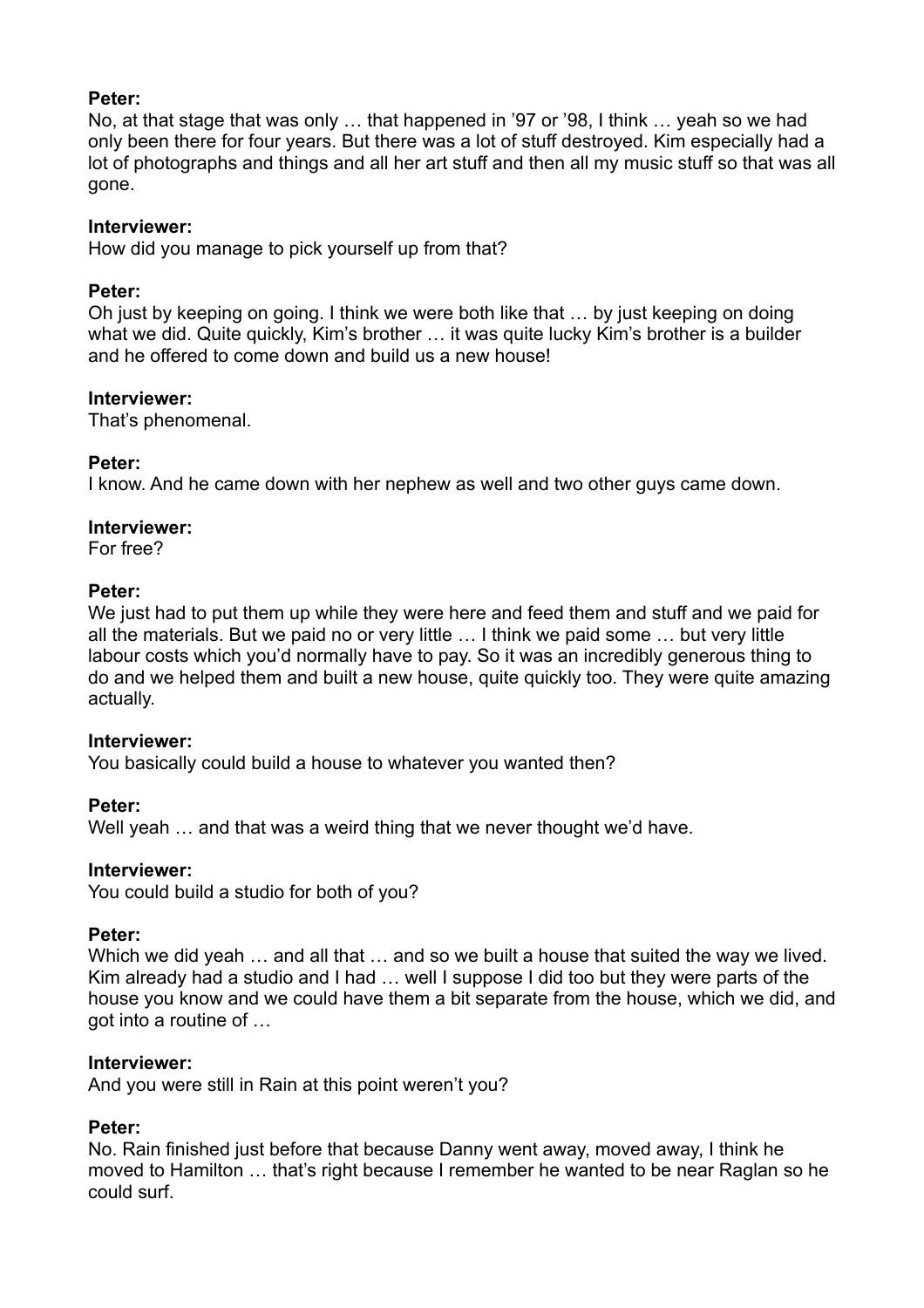# **Interviewer:**

That's where I met him.

# **Peter:**

Probably '97 … that was just before the fire. Brian and I … we'd started playing together again. Whatever happened with Brian soon got forgotten about and we started playing together again and that was alright … that was fine. We just kept playing music and we'd also started at that time to play with Susan and Nathan. Su Ballard had been in a band called the Sferic Experiment who were … Xpressway had released a cassette, I think … definitely one of the bands at that time around in that … Su being really young then … I think she was just out of school at that time but there were other people in the group who did stuff later on too. There was Sean O'Reilly, Chris Heazlewood and there was Greg Cairns, so it was an interesting group. I never saw them in their original state. I saw a couple of reunion sort of versions of them, which were good too.

# **Interviewer:**

And wasn't actually Stefan Neville down here at that point and Andrew Moon and all that lot they were all here too weren't they?

# **Peter:**

Richard was but I didn't know him. I don't know Andrew Moon but Richard … I remember talking to Richard subsequently and we'd been at the same … he'd seen us play and we'd been at the same gigs and stuff but I didn't actually know who he was. But we knew Stefan because I have this memory of seeing Stefan in the Union Hall, the university hall, at lunchtime. They used to have lunchtime concerts there and this is with a whole lot of people eating and trying to ignore him. He was doing his one-man-band thing in this place and there was Kim and me and there were about half a dozen people who were there to see him and everybody else was trying to ignore him and some of them were yelling out rude things to him but he was just playing on regardless. We really liked what he was doing and he was part of that whole mid-'90s Dunedin thing. There was also a group called 303 Concrete Method.

## **Interviewer:**

Who's that?

# **Peter:**

Well that was Sean O'Reilly and possibly Chris Heazlewood and Brian played with them for a while actually … all these hot-shot guitarists! And Greg Cairns was drumming. There were … right through that there were various versions of the Puddle. As far back as Scorched Earth Policy we'd played with the Puddle both in Dunedin and Wellington. Actually we played with them … a version of the Puddle … there was a really good version with Lesley Paris drumming, a couple of Look Blue Go Purple, and a horn player who died … I can't remember his name. They continued with different line-ups right through that whole period and still continue to this day. They were occasionally amazing although you never knew quite what you were going to get with them. Who else? I'm trying to think who else was around then …

# **Interviewer:**

Was Clayton Noone doing stuff at that point?

## **Peter:**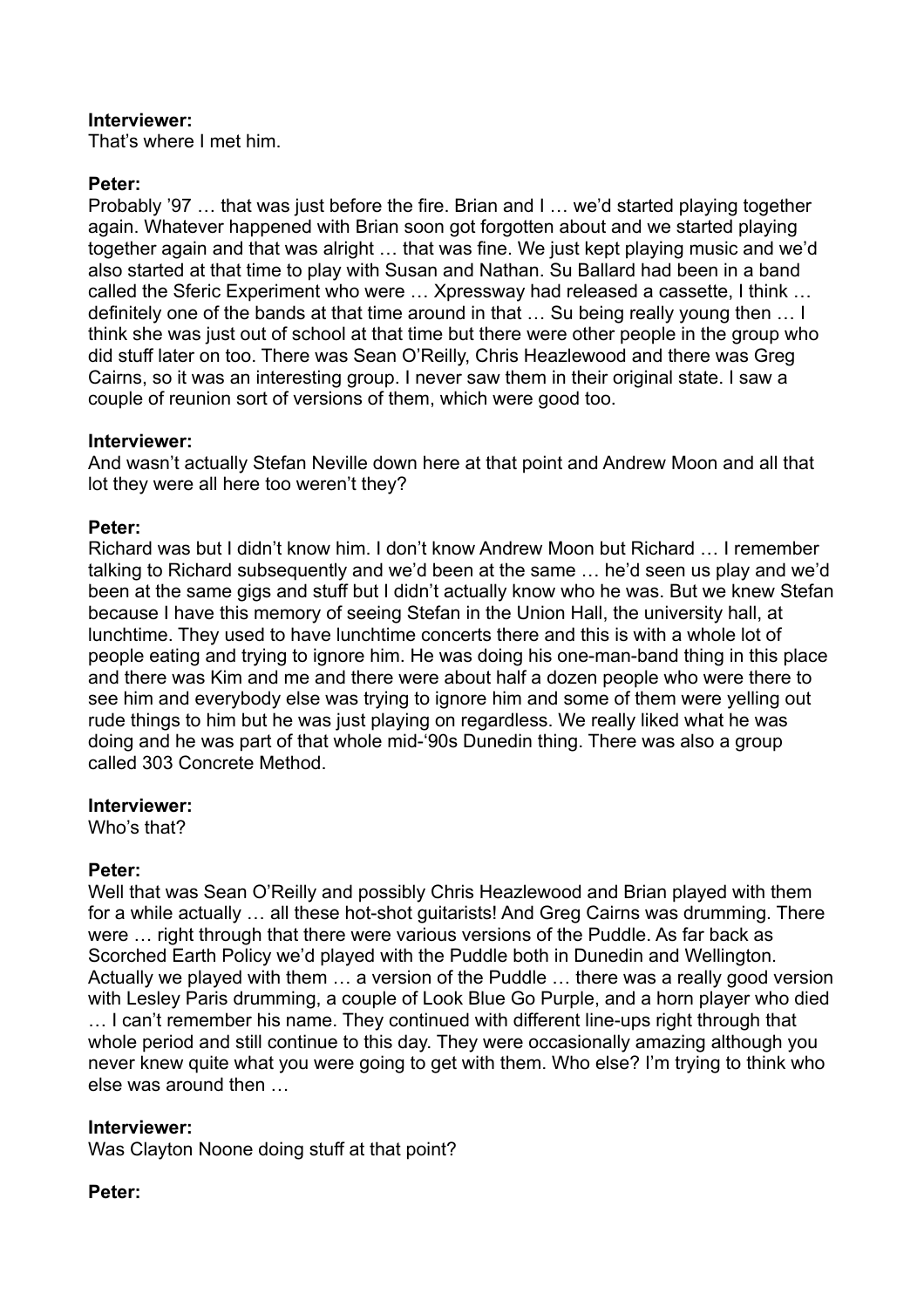I think in Invercargill but not in Dunedin. Yeah I think we'd heard of him and heard of Matt, both were putting out tapes from Invercargill.

# **Interviewer:**

And Clinton?

# **Peter:**

Did Clinton come from Invercargill?

# **Interviewer:**

Maybe he's just there now. No he's down in the place beginning with 'B.'

**Peter:**

Blenheim?

**Interviewer:** Yes. Isn't he there?

# **Peter:**

No it's up there … getting near Nelson … up the top of the South Island, yeah.

# **Interviewer:**

So Rain had finished?

# **Peter:**

Rain had finished and Flies had re-emerged or whatever and we also were playing with Susan and Nathan … Kim and I and Susan and Nathan were playing as Sleep. We started to play as Sleep before the fire and then after the fire we just continued playing and played quite a lot of music which was a good way of sort of getting over that. We were playing in Christchurch with Flies Inside the Sun … I think at first we played here and Brian … I think Brian somehow reflected what we were feeling, not that we were feeling violent or anything, but he did these really violent performances. I remember him putting stones inside his guitar … he had a semi acoustic guitar, I think, and having it all miked up and kicking it round the floor and things. And we did this at the Dux in Christchurch which is … I played there with A Handful of Dust and both those performances were really … the Dux is a regular kind of meat market venue that people go to … so both playing that kind of music at the Dux and specially that kind of performance! I think had quite an impact … it was quite good to do that! And Kim and I played with Bruce in PRS at that stage and we played in Christchurch I think. So we played quite a lot of music in the period after the fire.

## **Interviewer:**

And Kim was painting still at this point as well?

# **Peter:**

Well Kim was painting more and more. Kim … I first met Kim when she was painting in Christchurch. She started painting a lot, like everyday, and she had … we went up to the North Island and she got interest from dealers and stuff although it was funny because she had never been to art school and the Brooke Gifford in Christchurch being a sort of snobby gallery wouldn't have anybody who had never been to art school sort of thing. It was quite funny yeah … but people at some of the North Island galleries weren't worried about that. They were only worried about the work and she had two shows with Greg Flint.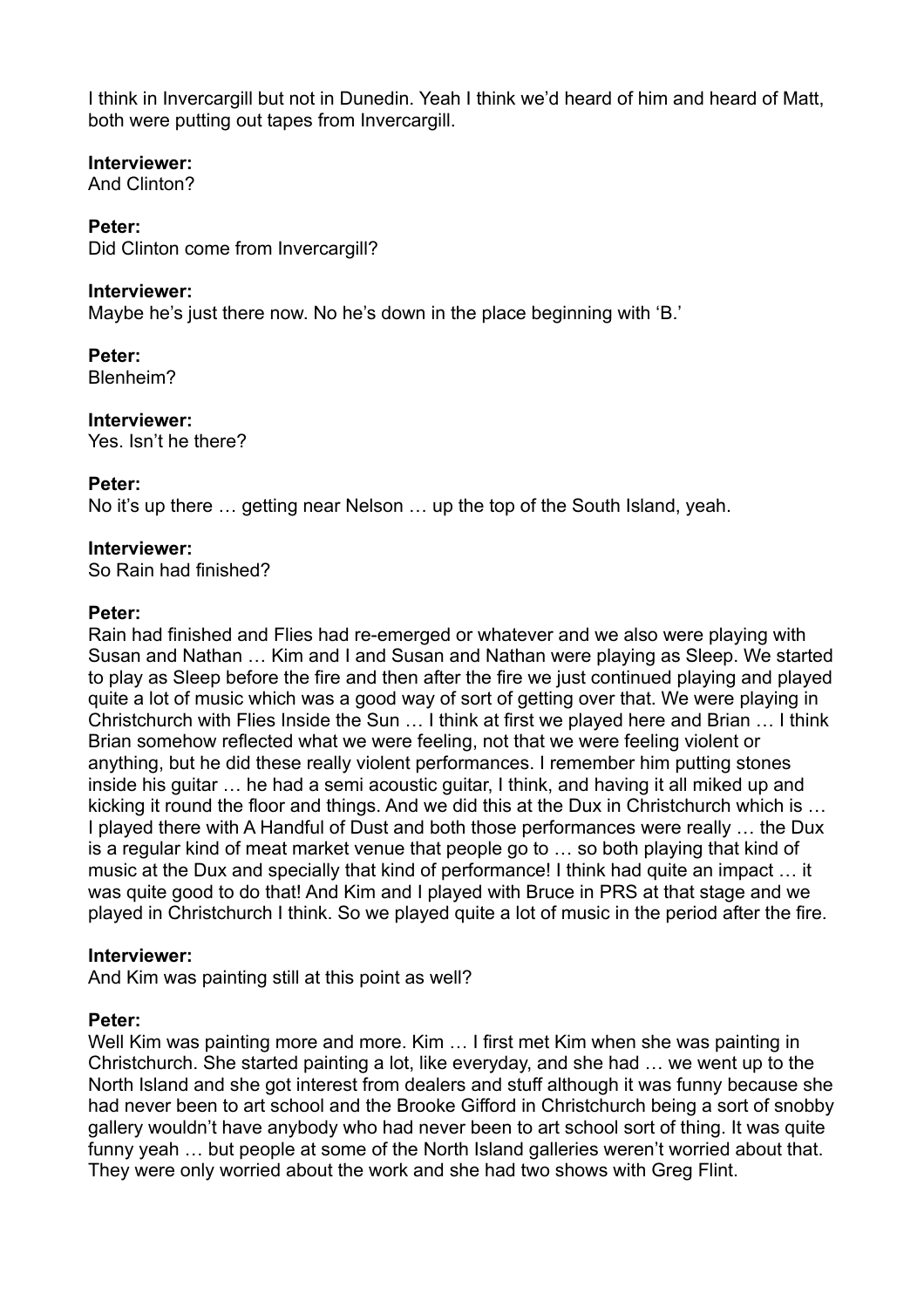## **Interviewer:**

She was starting to get successful at this time?

#### **Peter:**

Yeah she got quite a bit of recognition and she was also part …

#### **Interviewer:**

Sorry, how were you actually living all this time, what were you living on?

#### **Peter:**

Mostly on the dole. I mean at first I had some money because I also had superan(nuation) from the wharf but mostly on the dole with the odd job but not regular. And Kim believed in that too, that you should live on it, that you should first be an artist and then live.

#### **Interviewer:**

Ideally it's great.

## **Peter:**

It's pretty funny. But yeah, in practical terms it can be quite difficult. We lived on next to nothing, very frugally, and we had a garden and stuff. She was starting to get quite a bit of recognition but then she decided that she didn't want it. It was sort of weird, you know, the whole Auckland dealer gallery … Wellington and Auckland dealer gallery thing. Then she sort of pulled back from that when we moved here. She was still doing stuff but I think she got less interested in the dealer gallery thing. She probably started making films from about then too … she had been yeah … just those sort of Kim films, a very slowed down, usually very contemplative, kind of film. Yeah I'm just trying to think … she did have some shows and she had a show here called the *Dereliction* show, which was great … that would have been just before the fire. She just got a space, a warehouse space in town, and had I think her *Dereliction* paintings … I'm not sure … they were similar to that. They had very little on them and they … oh, maybe they got burnt up in the fire … some were out I think … I'm not sure, a lot of those things got burnt up. But and she had them around the wall of this space and then she had just drawings, small drawings that people could buy for five dollars, all over the place. I think that was just at the stage when she was not having anything to do with the dealer gallery system and had this thing that people could bypass them. Flies played and Donald McPherson played … he was this mysterious guy that we'd heard about who the Sandoz people knew but he's so much more talked about than ever seen. He'd released a number of Peter King lathe-cut records in editions of 15 or 20 or something and reputedly destroyed any remaining copies of anything of his at different points. We tried to get him to play in public with us and he did a couple of … I don't know what you call it … he got stage fright when he got up there and when it appeared he was going to start playing he'd just get up and walk off … things like this … especially one time when Tom Lax was out here he did that. So he didn't want to play live but he was a very good player and later I released a thing on Metonymic.

## **Interviewer:**

Yes it's a very beautiful piece yeah.

## **Peter:**

He was one of the people there … he played at the *Dereliction* show. So there were things like that … events you know … right through this whole period there were sort of Dunedin events, quite good and usually multimedia … usually with film, music, some other sorts of visual art and things. It was pretty good and just doing stuff after the fire sort of kept us …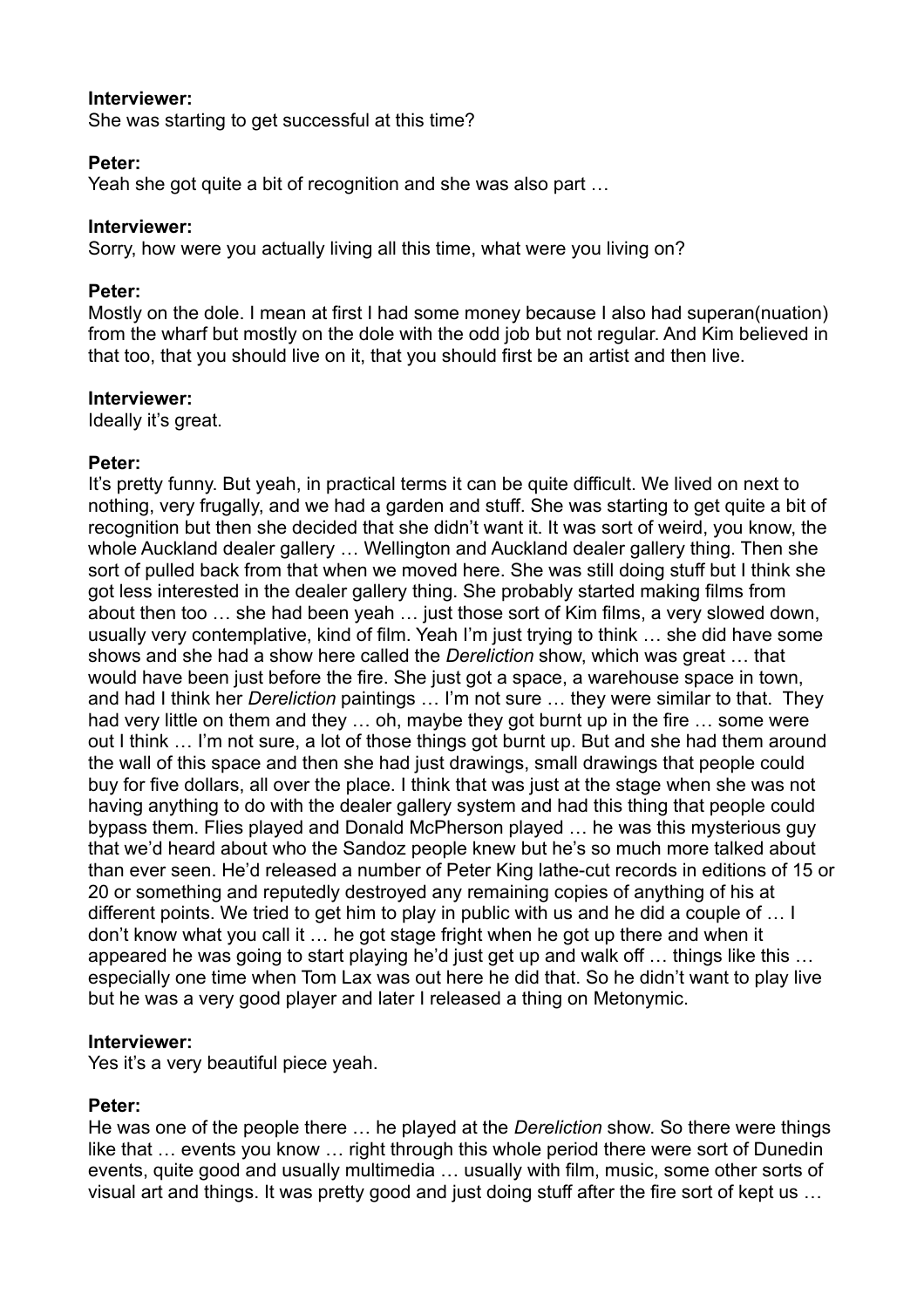# **Interviewer:**

Sane?

# **Peter:**

Yeah.

# **Interviewer:**

Yeah it's a really big deal losing everything like that. Do you need a break now? **Peter:**

Yeah.

# **Part 7**

# **Interviewer:**

As we've just been discussing, you clearly chose to be artists rather than parents at this time?

# **Peter:**

Yeah well it definitely came up at some point and I think Kim had originally wanted … she comes from quite a large family and she had thought that she would have a large family and especially for her then it was a decision, a conscious decision that we couldn't afford … we couldn't take care of children and still be artists you know because we were poor and doing what we did there was no prospect of us not being poor, put it that way.

# **Interviewer:**

Do you ever regret that at all?

# **Peter:**

Oh very occasionally.

## **Interviewer:**

And of course Dunedin is one of the few places that you can actually do that too isn't it?

# **Peter:**

Yes because people … I think there are a number of things about that here … because it's a smaller place and there's more of a community thing that, even despite what I said about the divisions between the noise and the song crowds, you still end up seeing people quite often and there are village-like things. So to exclude people with children or people without children would be silly because it's not … you get art openings where there'll be children running around and Caro's sons are just terrors! … Miro the eldest one must be about 12 now but I remember him leading these packs of children through these art openings with people holding drinks and art works around. But it was just normal, usual for Dunedin, and nobody was offended by it at all … sometimes people from outside were and found it difficult. They weren't used to having children …

## **Interviewer:**

And of course on the opposite side too it was probably just as acceptable to be an artist and not have children because you can live that cheaply in Dunedin, which in other places in the country it wouldn't be possible.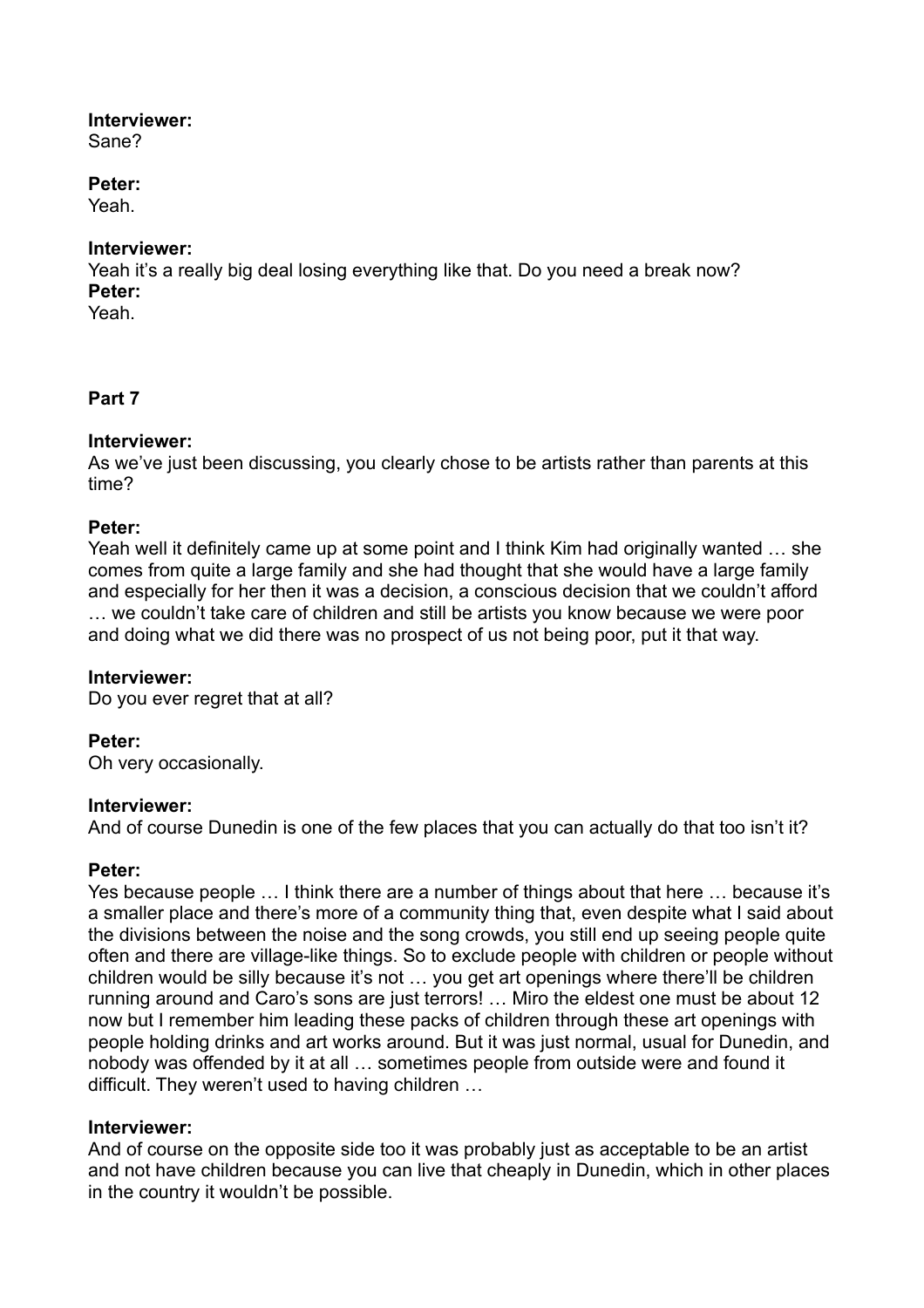## **Peter:**

Most … a lot of the artists … and that includes us … live for a lot of the time on the dole with occasional supplements from jobs and things and that was possible with the relatively cheap rents. Like we owned our own house and at that stage houses were quite cheap to buy or had been until … then they just sky-rocketed. So you can live cheaply here and that's probably a factor too.

#### **Interviewer:**

Where were we with the, you were in Sleep?

#### **Peter:**

Yeah we were in Sleep … we'd started playing quite a lot with Sleep and they became our main group. Kim had given up music before the fire actually. I think because she'd ended up doing a whole lot of the graphics … everything … it was not actually playing the music but more all the other stuff to do with the label. She did a whole lot of work for the label like designing things and doing graphics and I think that she felt that was taking up too much of her time and taking away time from her painting which was the main thing that she wanted to do. So she stopped playing music probably for about a year before the fire but after … except for Sleep and that was very occasional before that but after the fire it became more regular and she still played. She still played occasionally with Brian and me too as Flies. We played as a trio or just a duo … like at Kim's *Dereliction* show Brian and I played as a duo and we probably played a few shows like that. That's quite good fun playing with a really small group ... it's much more exposed but it's good. I quite like that.

#### **Interviewer:**

And of course all this time the Terminals were still running?

## **Peter:**

Yeah the Terminals still continued. We had that really … the period between 1990 when John and Brian joined the band and when both Brian and I moved to Dunedin which was like '93 … there were those three years where I think musically we made big strides. We had live shows we played where we were sort of incorporating the whole improvisational noise thing into the song thing. It became, you know, quite a well-integrated sound in that period and that was probably our best period creatively, both in terms of sound and in terms of songs. In that period we did two albums on the German label Raffmond, 'Touch' and 'Little Things' and we played live. That performance at the Gluepot was funny because we played with the Puddle … we played before them at the Gluepot … I think we swapped over in different places … except we just … I think our show was pretty wild and Mick set fire to himself! It was this weird thing when we were doing 'Do the Void' which is a kind of … I don't know … one of our most out-there kind of things, which he sings and suddenly in the middle of it … I'm behind the drums so I'm not really taking much notice of what Mick's doing … suddenly he runs over in front of me and I see this flash of flame. I couldn't quite work it out. We were playing a thing that's got quite a momentum so it was hard to take much notice but I remember being just quite puzzled and then John poured beer on him or something … grabbed a glass of beer quickly … and it just kept on going. It all just kept on going. So there's kind of a flurry and a burst of flame but after we got off everybody was talking about this and what Mick had done was that he'd put a candle down his pants and put lighter fluid on it or something. It was so weird because he usually wore clothing that was so flammable, rayon kind of clothing, and he could have gone completely up in flames. Of course it caused a big stir. Then after that it was very difficult for the Puddle to play and there was a review somewhere and the reviewer raved about this thing and stuff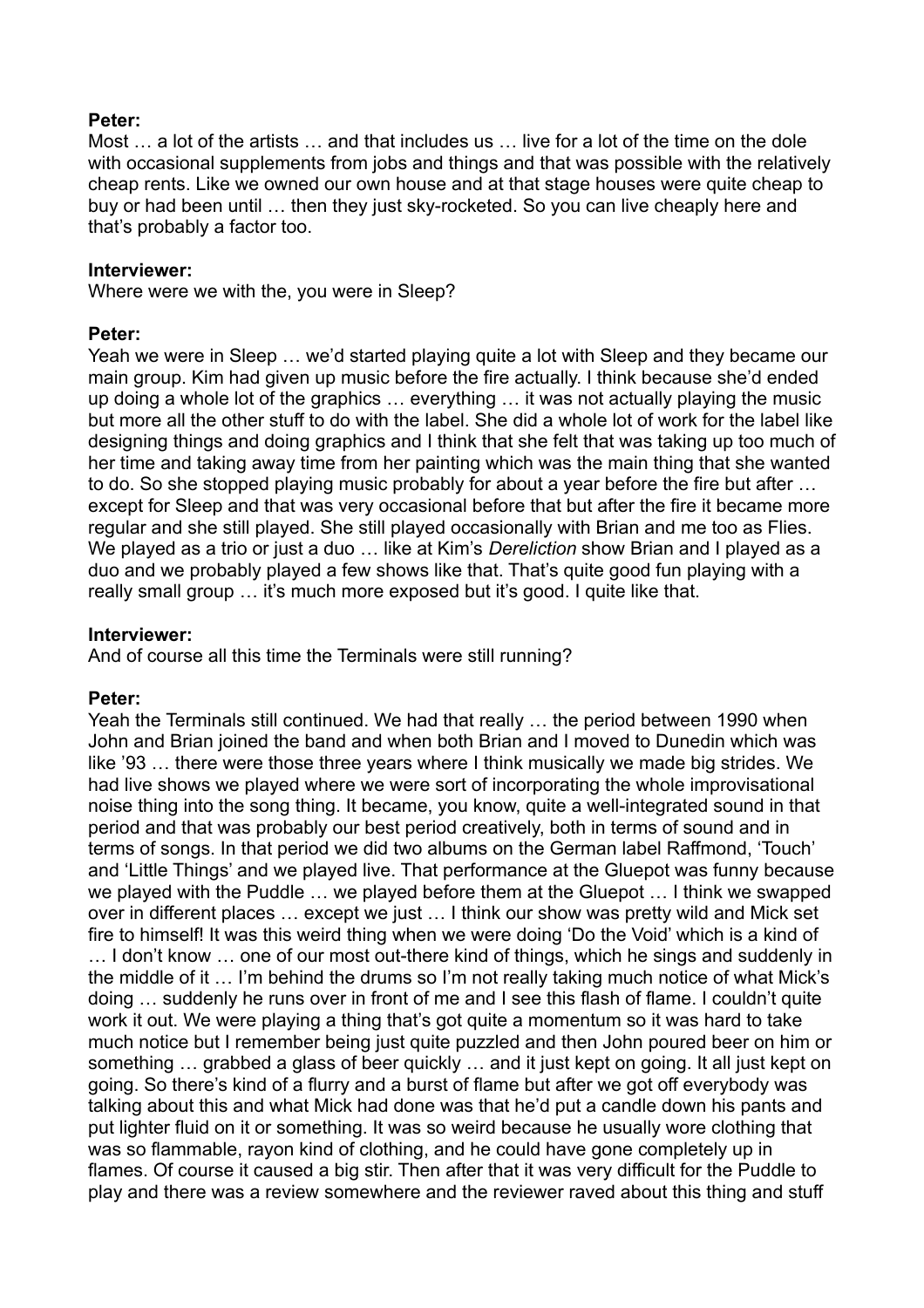like that.

#### **Interviewer:**

So it was actually deliberate on his part?

## **Peter:**

It was just him going wild. There was a performance in Dunedin where he completely destroyed, literally destroyed, a keyboard. He was holding bits of it up and it was still on so it was making all these sounds. I don't know why he didn't get electrocuted or something. He'd tend to do things like that quite often. So in that whole period through to … probably through to about 1995 or '96 … Terminals' performances got quite, probably closer to Dead C territory really. Even though we were still doing songs they got noisier and noisier … we used to play at the Dux in Christchurch and in that small room with people packed up to the stage it was just so loud, it would be just deafening and with all the doors and windows open. Those kinds of performances … I remember we'd start off and I'd think 'God this is so full-on' from the start. It was just that whole period where things got like that but I think the songs were getting lost by then. It became a noise and we'd sort of … as we got noisier we kind of shed the whole Flying Nun song crowd … the older people wouldn't come and see us anymore and we got this whole new crowd of younger people who were more familiar with noise-rock stuff … like Guy Treadgold was one of those …

#### **Interviewer:**

Really?

## **Peter:**

There were a whole lot of those people … often art students and people like that. So we got a whole different crowd which was quite odd and those other people still went and saw the Bats or something like that but wouldn't go and see us because we were in a different category by then.

## **Interviewer:**

And the line-up stayed the same?

## **Peter:**

The line-up was still the same. But yeah … but then with Brian and me being in Dunedin and us doing more and more improvised stuff, I think there was sort of … with Stephen and Mick becoming increasingly unhappy with the whole noise direction or the extent to which it had gone I think there began to be differences between us. Although we still played every year we didn't have any … well we didn't get together often enough to develop any new material so we just were doing our greatest hits or greatest non-hits each time we got together. So things became quite distanced between us. Then I said I didn't want to play live with the Terminals anymore because I felt we were just doing the same thing and I think Mick, especially, took that as a real rejection, because for him … and I didn't realise it at the time … the band was quite a family thing you know. I just saw it as a musical group and didn't really think of it in that way but it was an important part of his life and sort of taking … he felt that was being taken away from him. They … Stephen and the other Christchurch Terminals started a group called Minus Two which was just guitar, bass, maybe some cello … because John played the cello sometimes … and organ. I think Mick gave up playing the synth and went back to play the organ because it's a traditional instrument. They wanted to get back to doing traditional songs and they wanted to get back to doing songs first, you know, and so there was quite a division between us. But the only years we didn't actually play were, I think, '99 and 2000. I think two years that we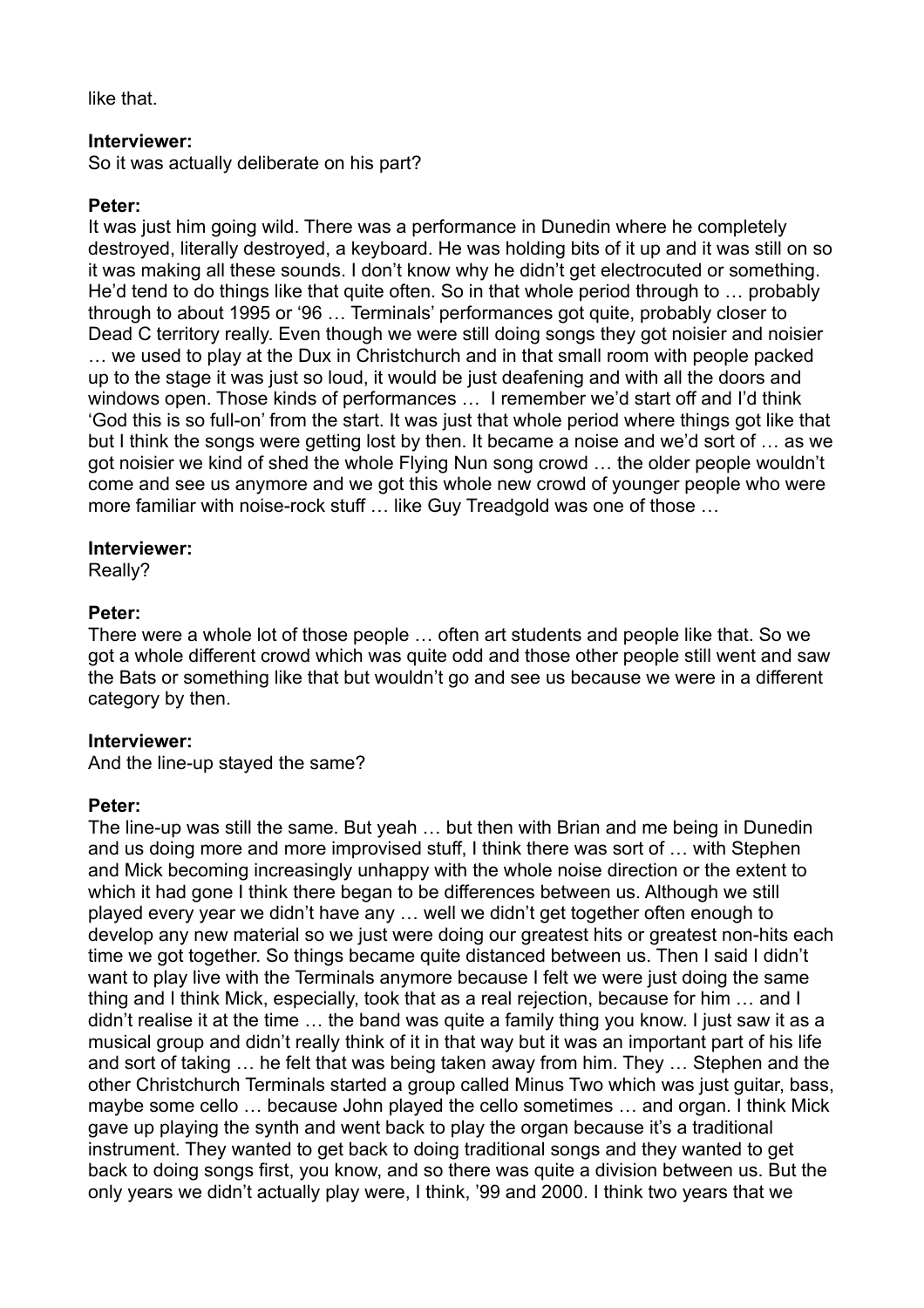didn't play but every other year we played, still played, usually two or three shows in Christchurch and Dunedin. So that time was sort of … I was pretty much seen as being in the other camp and I probably saw myself in that way too and I think the Terminals were like a … they became a lower priority compared with the Improvisational stuff.

#### **Interviewer:**

You were pretty busy at that point anyway weren't you?

#### **Peter:**

Yeah doing Metonymic as well. And that became more and more too because we'd sort of started up again after the fire and still did stuff even although we'd lost a lot of stuff and that really set us back. We never actually sold that kind of numbers again. I think around that period things changed with the distribution … I can't remember why … but some distributors stopped and some of them folded owing us money and stuff. It was much more difficult from '98/'99 round there. Maybe some of the thing too that there was a kind of … New Zealand had been the flavour of the month when we started, around that time, but it was no longer. So it was kind of … things had changed a bit I think … we still released stuff but it was much harder to sell and to keep to that thing of releasing stuff from around here. Often it was stuff that nobody had heard of overseas and increasingly they wouldn't listen to anything they had never heard of, a circular thing. They weren't interested … the distributors weren't interested in taking stuff that didn't contain … it wasn't viable if it didn't contain somebody that they already knew because people were … there was so much stuff out there by that stage.

#### **Interviewer:**

That's right, it was the beginning of the sort of digital age really wasn't it?

#### **Peter:**

Yes. There was just more and more stuff.

#### **Interviewer:**

So that's 2000 we're talking here?

#### **Peter:**

Sort of the end of the '90s, really. And the whole label thing had changed too … labels overseas had stopped too.

#### **Interviewer:**

Is that a good place to stop?

#### **Peter:**

Yeah.

## **Part 8 – September 28**

#### **Interviewer:**

We're up to the year 2000 year and Peter what would you say was the difference between your and your personal practice between the song-based work that you've done and your more improvised work?

#### **Peter:**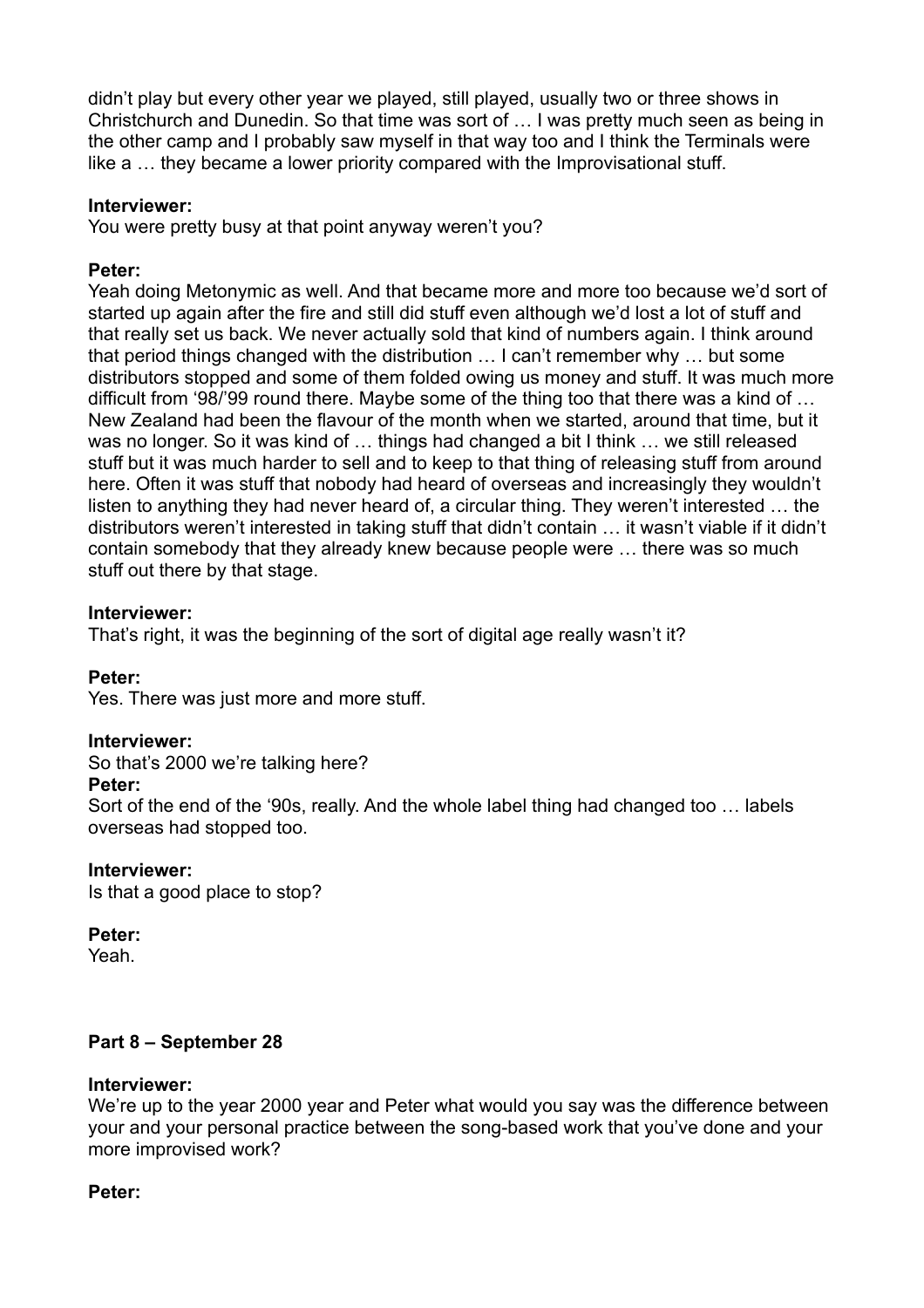It's sort of interesting because it was a gradual thing for me in that … that whole transition to being able to play totally improvised music. I think, as I mentioned before, I'd played bits and pieces, particular songs or parts of songs with song groups like the Vacuum and the Terminals but there's a real leap when you go to playing totally improvised stuff. So it's sort of like … it's a leap of faith because you're sort of jumping off, you know, into the deep end. You've got to make decisions in the moment so you're not making them consciously … it's all quite unconscious. It's not a call and response sort of procedure but you're playing parallel to other people … with other people … and I just found that tremendously exciting, that you could go anywhere at any time. At the same time you're negotiating musically with other people so you've got to be a lot more mentally active.

#### **Interviewer:**

And present too.

## **Peter:**

Yeah very much too, Also another ... just a point coming from that ... in different ... playing in different places you can actually adjust your playing much more to the place and you're actually conscious of your environment, as well as the other people you're playing with and your instruments and um different instruments sound different on different days and in different places. You can adapt much better to the environment so it's much more in tune with where and when you're playing. I found with songs, often you tend to impose your structures on places and sometimes it just doesn't work. I remember here at the Public Art Gallery, which is a great venue downstairs in the foyer with a massively high ceiling just sort of verging on the cavernous but on the good side of cavernous to play in. I remember we played there with improv. groups and various touring people and things sound great there because they kind of inhabit the space but I remember when the Renderers played there it just didn't work. It didn't work for a group playing straight songs. They couldn't handle the natural reverb of the room and stuff like that.

## **Interviewer:**

So it got pretty much dissolved?

## **Peter:**

Yeah and it just ….it really didn't suit … just as an example. There's a whole lot more thinking but it becomes unconscious … that goes into playing improv music compared with the song groups. Playing songs … like I enjoy playing songs and, as a songwriter or cosongwriter, it's quite exciting when you have a new song and it suddenly appears and you play it. That's good, but then after a while there's a not a lot you can do with it, Now I know of groups, for example the Velvet Underground, who played songs differently in different places at different times. They're probably the best example of that. We've tried to do it with the Terminals too and we have done it, but it's never to the same extent. So basically you're talking about the same song each time. It's not radically reworked unless you consciously do that. Then the whole thing of structures … well I like Brian's songs and Brian's songs tend to be very simple and depend more on feel and intensities. So they're much more abstract if you like than Stephen's structures, I've played with Stephen for so long now that I understand his structures but other people playing him often find them quite difficult because he does changes, often reasonably complicated changes. I mean as a writer of music, he's probably one of the best around, I think. I always think of him and George Henderson as being able to write melodies, but it's a whole different way of thinking and there's a pre-arranged structure that you have to adhere to. So yeah, playing improv or whatever … I always have difficulty with the terms for this … we got round to calling it 'experimental' music because that's sort of an overall term but at one stage we'd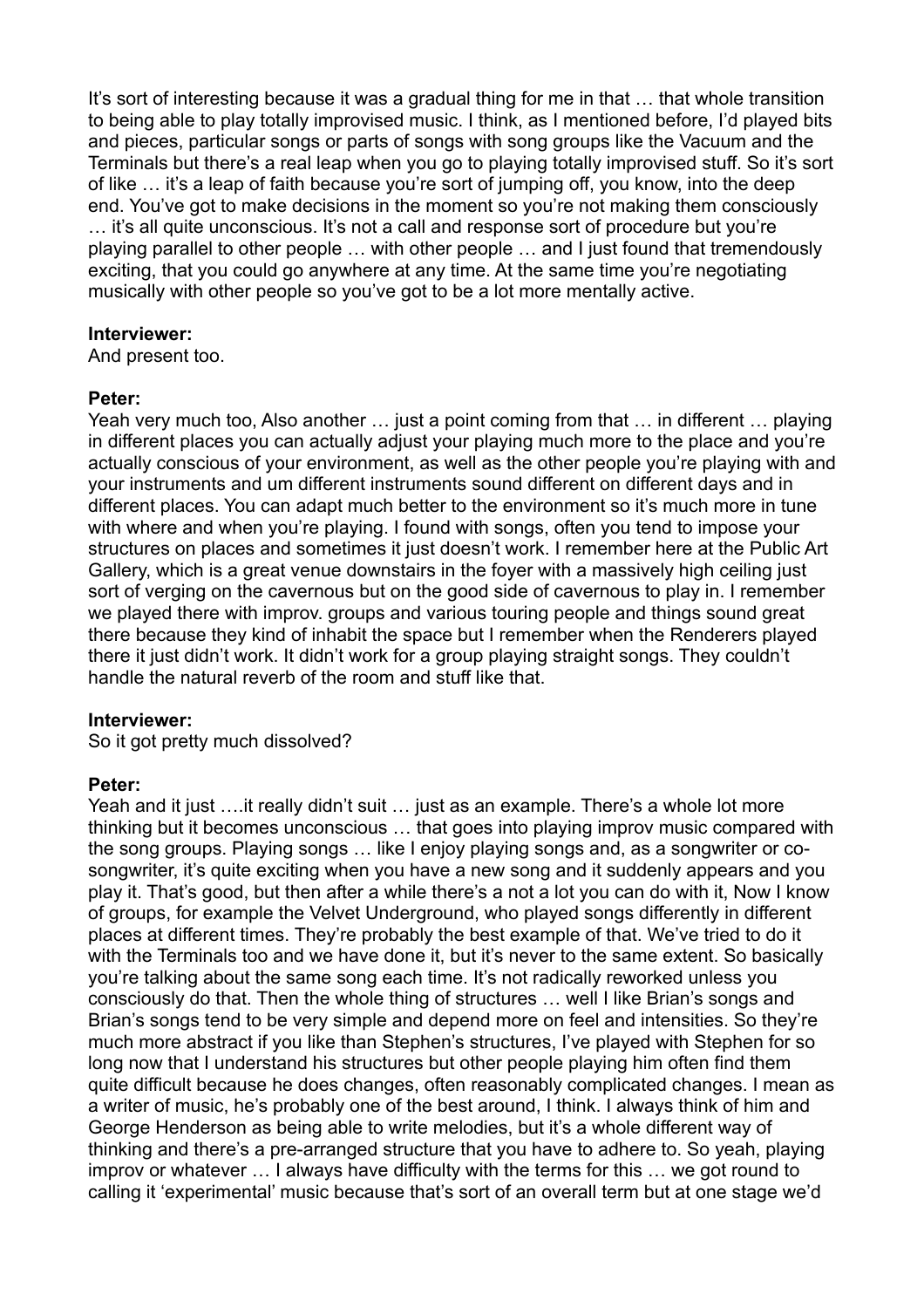always call it 'noise' music, 'free noise,' or improve … but playing that music is more rewarding from a playing point of view.

# **Interviewer:**

Right. I find it really interesting. I noticed this yesterday that because you're a drummer and I've noticed this with other drummers that there's always this rhythm going on in the background when you're speaking so you're actually, just so that the people know this is recorded, Peter's foot is going in time to what he says the whole time he speaks. It's fantastic.

# **Peter:**

I used to drive people mad by tapping on tables and things!

## **Interviewer:**

Yeah and I've noticed it with Stefan and Rosie, they both tend to drum while they talk because it's sort of like, it's this impetus I think yeah that …

# **Peter:**

Well I guess it's our way of expressing ourselves percussively.

# **Interviewer:**

Yeah, but it's interesting how you must have rhythm in your head or body the whole time going on and it just comes out when you're slightly more unconscious. So in terms of drumming it's such a structured activity anyway, how does that work in an improvisation context?

# **Peter:**

I found it difficult at times. I was always a pretty … I never had much technical training or anything … so I was a pretty basic self-taught drummer and I drum fairly linearly. The drummers I really liked were Maureen Tucker from the Velvet Underground and I liked Jackie Liebezeit … I'm not quite sure how you say his name … the Can drummer … and drummers like that who drummed a kind of pulse. That's often quite linear drumming and to actually drop that constant rhythmic emphasis and to be arrhythmic was quite a step at times. It's not really being arrhythmic but I know I went through a period with A Handful of Dust of consciously trying to be arrhythmic so to just drum sound and intensities. I think at times it worked and at times it didn't, but just using the drums as a colour instrument. Say with A Handful of Dust, Bruce especially, or both Bruce and Alistair, were quite rhythmic anyway so it didn't really need drums to be rhythmic. I think what I've come round to now is a bit more of a synthesis of the two that I've gone back to playing quite rhythmic improv music … and I'll talk about it … but it is probably more linear than say Sleep or Flies or somewhere in between.

# **Interviewer:**

When you say linear, as opposed to what?

# **Peter:**

As opposed to rhythms broken up, shifting rhythms,

## **Interviewer:**

So you're talking about continuous rhythms?

# **Peter:**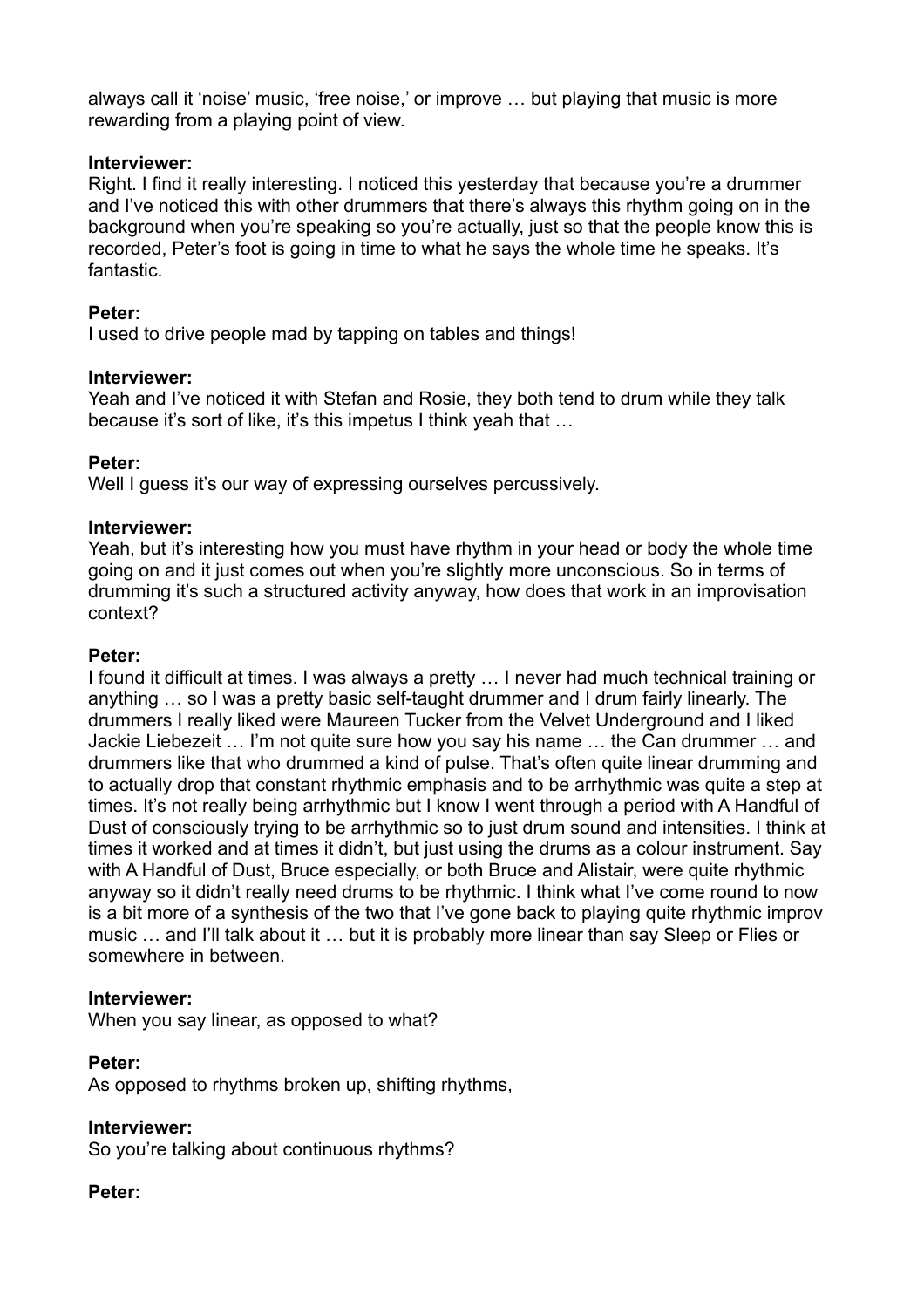Yeah, where drums would be used more as colour and to accentuate … yeah that whole thing of … I suppose the free jazz thing of playing parts of phrases or whatever on the drums, whereas the rock thing is being in there on the beat. So I think it took me a long time to integrate those things and it sort of made me a little bit uncomfortable that I was playing song music and drumming a particular way and then drumming in a completely different way in playing this other type of music. I kind of wanted to integrate them a bit more and play … so I probably ended up playing more structure in the improv and less structure in the … or more improv in the structure … somewhere in between a bit more.

#### **Interviewer:**

Do you find that because you have such an emphatic rhythm that you tend to lead where the improvisation is going or?

#### **Peter:**

Yeah, I've probably found that mostly with Eye … at times Eye has become quite drum-led and partly that was because … especially when … I suppose I should talk about Eye a bit more?

#### **Interviewer:**

When was Eye formed?

#### **Peter:**

2003. Yeah, right at the end of 2003. But we've had different phases. It started off with Nathan and Peter and me … this is after Kim and I broke up and Sleep had finished. I think Nathan, especially, wanted to do something that was a bit more rocky, Sleep wasn't rocky ... Sleep was a sort of weird experimental chamber music or something. It's really hard to describe but at times it was quite complex and I don't think we were technically adept enough to play the complexities that we were trying to play.

## **Interviewer:**

Interesting, I haven't actually heard much of Sleep so I can't comment.

## **Peter:**

Partly because Susan had … she was playing the viola and then the synthesiser but she probably had a knowledge of … just a bit of classical training, I think … which interested me but I think Nathan had never been in a band where he could rock out. Like Sandoz were always quiet boys … sort of … that's what we used to call them 'the quiet boys' and they played little bits of sounds and stuff at that stage. I think they got louder later. But we did some rocking out which kind of amused me because I'd played in bands that rocked out like Scorched Earth that, you know, were really full-on at times and Peter and …

## **Interviewer:**

This was Peter Porteous?

## **Peter:**

Yeah Peter Porteous … because this is post-Lines of Flight.

## **Interviewer:**

Which we'll come to later …

## **Peter:**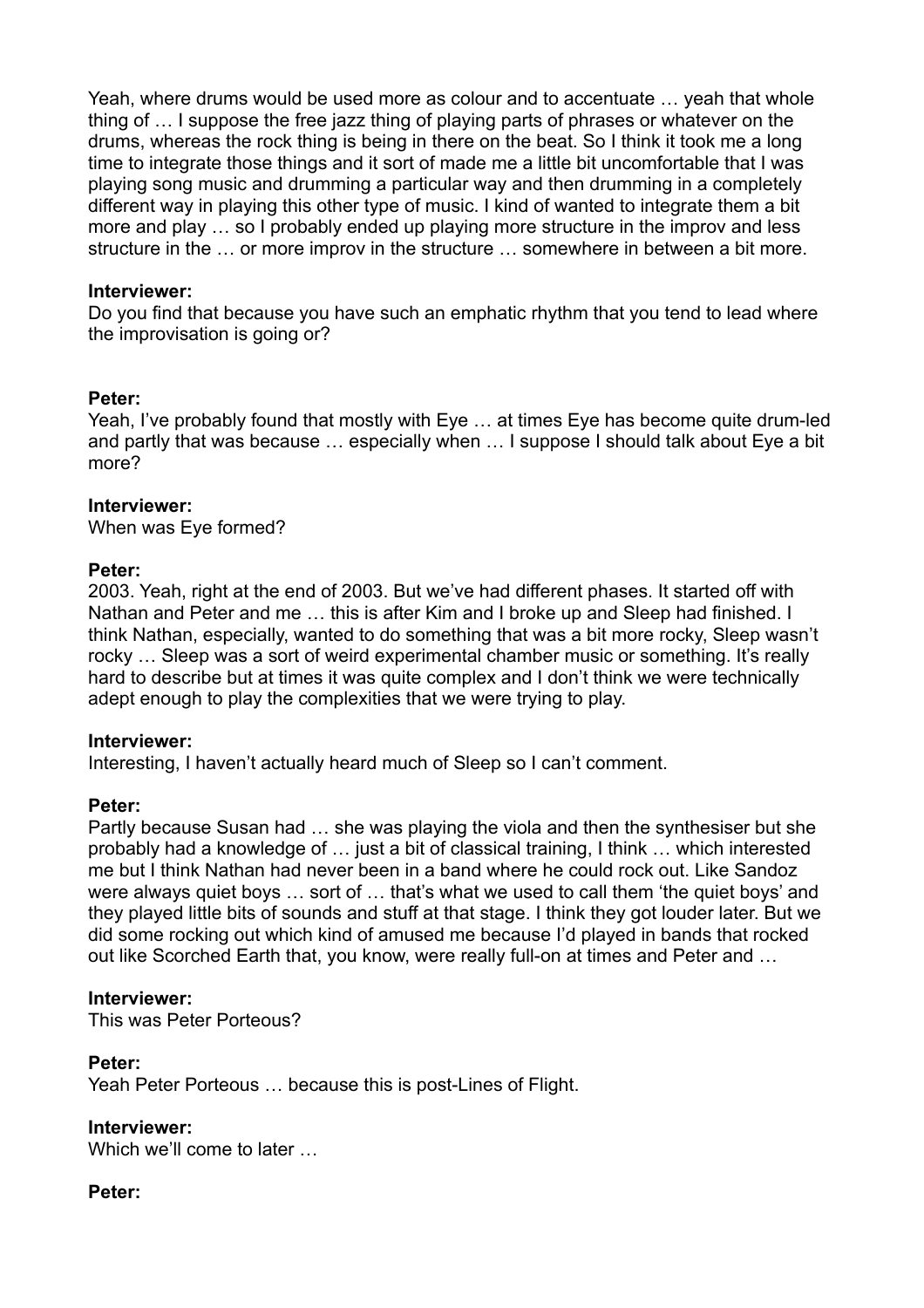He came down and played with Empirical from Auckland with Marcel Bear and they played at possibly the first two Lines of Flights, I think. Then Peter and Alice moved to Dunedin … I'm not quite sure of the year … well it must have been then … it must have been 2003. We got on quite well so thought we'd play some music together. So that version of Eye, the first version of Eye, was Peter, Nathan, and me … them playing guitars and I was doing stand-up drumming, which is something I did ever since I moved to Dunedin, to almost like set myself a task of doing something different to get out of a rut or just to force myself to do something different. I stood up and I'd have the kick drum mounted on a stand facing up and had like two toms and a snare and I'd be standing up drumming and after … you know the fashion of Maureen Tucker who did it with the Velvet Underground

#### **Interviewer:**

Which is really hard on your back I would have thought?

## **Peter:**

Well a lot of people said that but I found that when I sat down again I got a sore back and I'd never had a sore back in my life. Because you're hunching when you're ... if you stand up straight like you're supposed to it's like virtually anything … if you're sitting at a computer or something … you need to sit up straight while you're drumming and relax. It's the same rules as for anything that you use your back. But it was physically exhausting because I tended to move around the drum and I did that from … I first did that with A Handful of Dust ... when I played with them ... and then with all the improv groups. I even did it with the Terminals for a period, which disconcerted the others a little bit because they no longer had a kick drum. That kind of threw everything a bit adrift, which I kind of liked, because it sort of put it into a different area and that it was good from a more physically expressive point of view, being able to move around. Also from the … probably from Rain and early Flies I started playing samples … usually environmental samples and stuff, recording and playing them and then later I processed them, so I could do that as well and just do a bit more and move around a bit more and play the short-wave radio which I used to do and different radios.

## **Interviewer:**

When did Ryan come into the Eye?

#### **Peter:**

Okay so we're going back and forth quite a lot.

#### **Interviewer:**

Sorry, I just suddenly thought short-wave radio because he was using samples too wasn't he?

## **Peter:**

No what Ryan was doing … well we had Eye with Peter and Nathan on guitars and me on drums. But Nathan … soon after that, I think in early 2004 he and Su went to Sydney and there was … so we had to decide about getting somebody else in. And Ryan Cockburn was this young guy … I think he'd been a masters student of Su's actually and his practice was … he was a turntable player although he didn't want to be called a 'turntablist' … he refused to be called a turntablist because of the connotations. You know it was kind of a fashionable thing to do! What he actually did was cut records in half and then put them back together, different records back together, which I think is possibly a Christian Marclay thing. He loved Christian Marclay and was quite open about his, you know, admiration for him … but a lot of his practice was derived from Christian Marclay and other people doing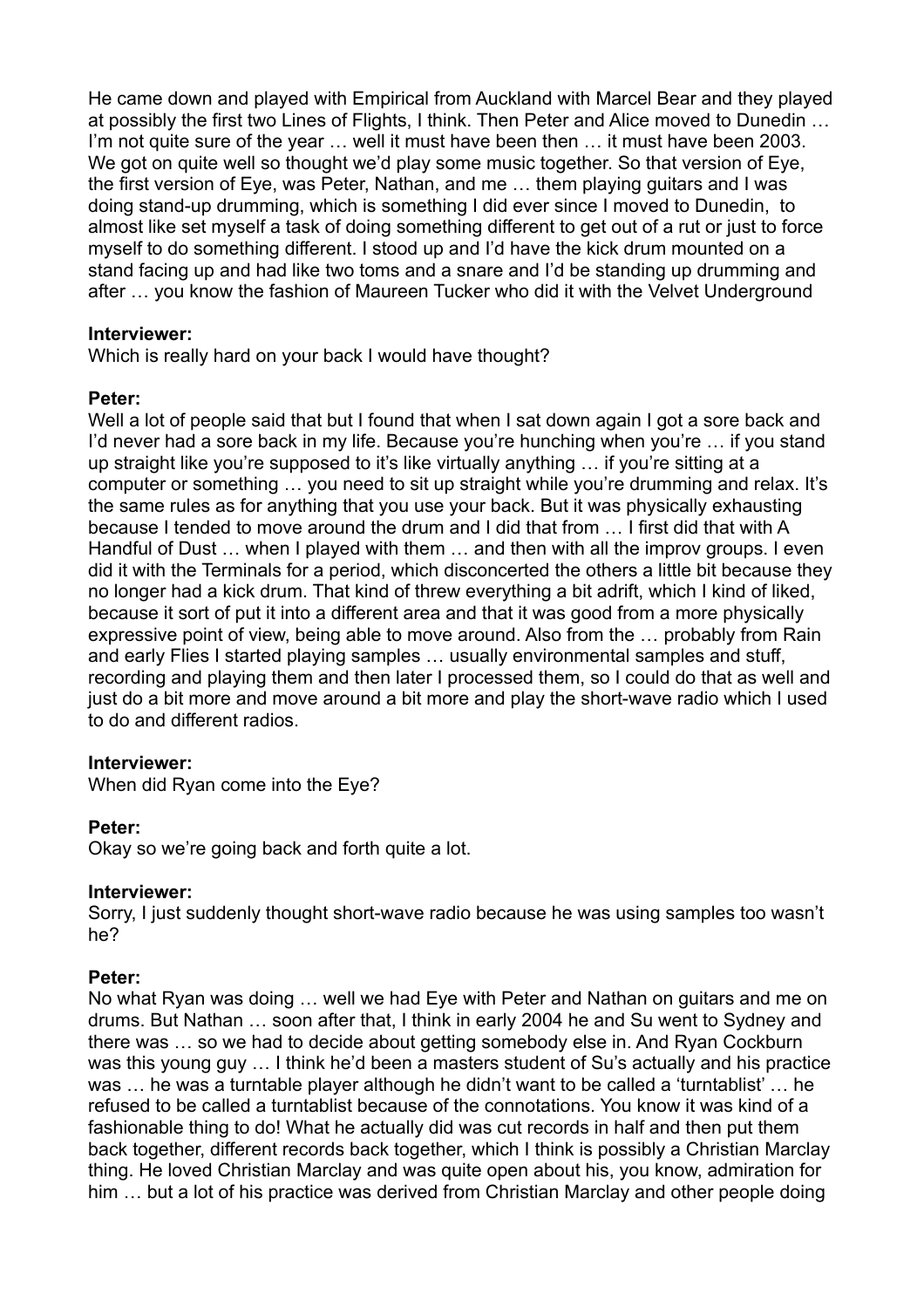that kind of thing. He had a radiogram, a beautiful old radiogram, which I think was pink in part … it was painted pink! So he was a very atypical turntable player, if you think of the sort of hip turntable player with the flash turntables and all that. He had this kind of antique turntable and he cut up records. So Peter and I started playing with Ryan and Ryan also performed solo as Spit … because he lived on the Spit at Aramoana, which is right out on the end of the sand which is shifting, falling into the sea … there's a house on the end of it. So we played and that was really interesting … quite an exciting period for us because it just put us into a whole different area because it was a very skeletal sound with Ryan doing his turntable stuff and there'd be unexpected things and also humorous things like I remember playing at the Physics Room and Peter and I would be rocking away and then suddenly there's all this opera singing comes in at some point and it's Ryan. He had a whole lot of sound effects records that he got from … maybe old radio records … yeah various sound effects, radio sound effects … things like that. And so it sort of … there was a little bit of reflexiveness that came into it too, so sort of almost looking at the medium. So that was quite interesting. I think in that period the drums became the lead instrument because Peter doesn't really lead the band … he's sort of happier … but I think Peter's guitar is the sound of … he's got this lovely guitar sound. We actually played a lot in that period because of Ryan being young … we had three generations in the band too … there was me who was 50 whatever at the time or about 50 and Peter who was probably in his late 30s and Ryan who was in his 20s … which was quite strange. But that's also a thing about improv music. There's a lot more mixing of generations … at least here in Dunedin … I'm not quite sure if that happens everywhere but I think maybe it does. Whereas you know in say rock groups … I'm not actually talking about old family groups or anything like that or even that …

#### **Interviewer:**

That was one of the things that I really enjoyed about this community when I first became aware of it and that unlike the music industry when if you get over a certain age you're gone, you've lost your career, it's almost here that people understand like jazz and classical music the older you get the better you're going to be and there's a lot more respect for the elders

## **Peter:**

Yeah. It's just about playing music. The other thing of course is the marketing of pop and rock music … the young person is the target audience. But yeah, so that's a bit about Eye. We played a lot in that year. We played a few shows at the Public Art Gallery supporting people. We played before Alan Licht, Tetuzi Akiyama and Oren Ambarchi and played with a few other people who came and toured. That was really enjoyable. Having Ryan's energy, his youthful energy, was great too. We played in Christchurch …

#### **Interviewer:**

So that spanned what, from 2003 to?

## **Peter:**

It was probably through 2004 and 2005, I think, probably a couple of years. Then Ryan went to Melbourne and we continued our exchange programme with Australia when Nathan came back and rejoined. At the same time, before they went away ... I think we played before Su and Nathan went away … Su, Nathan and I played in a group called PSN. No prizes for guessing what the initials are but again it's having to find a name. PSN Electronic was the idea that we would play only electronic instruments, like old electronic, or new electronic instruments. So then we were doing, I guess, sort of soundtrack stuff with samples. There was a bit of synthesiser ... Su was playing a bit of synthesiser and I was doing radio and samples.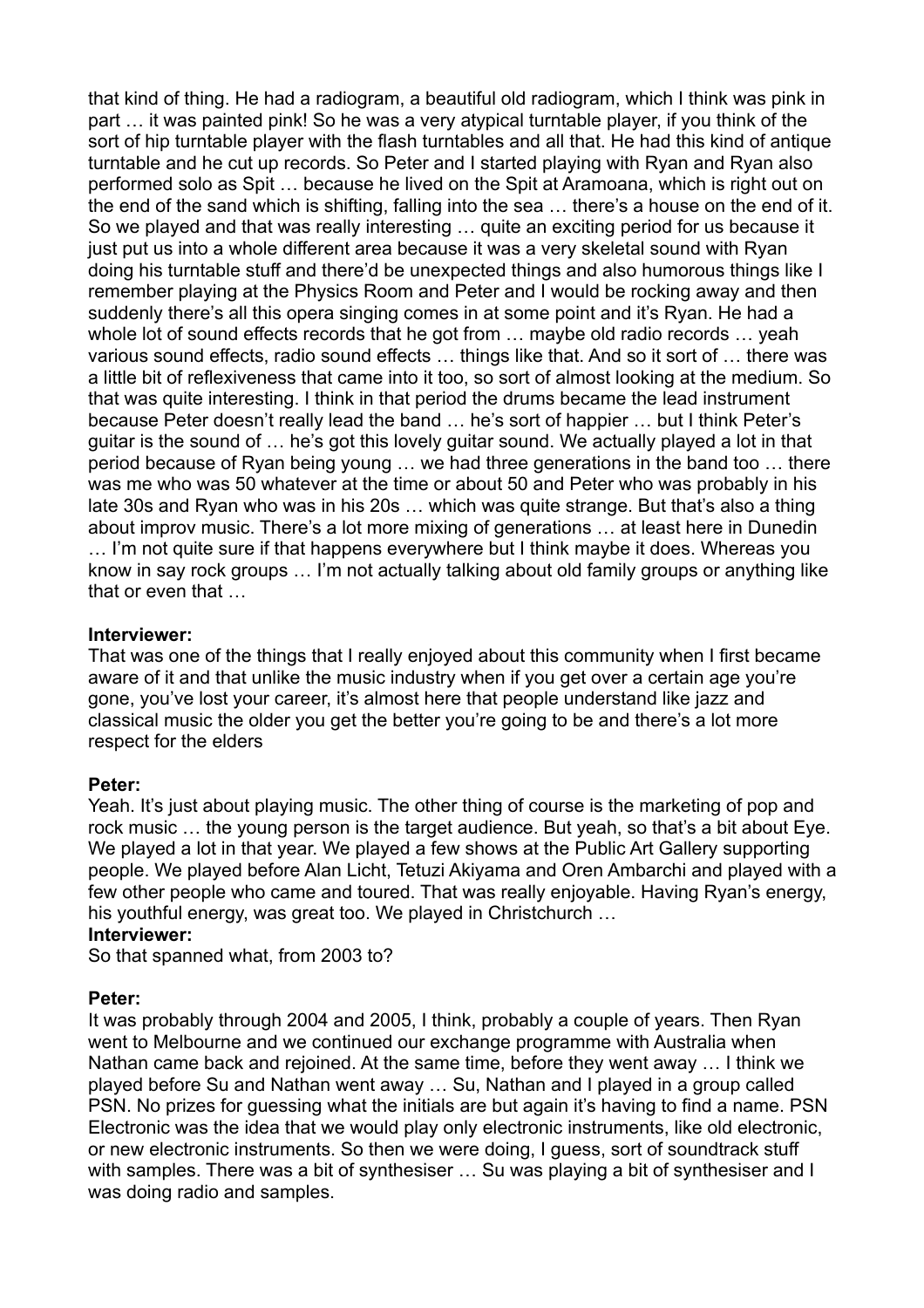## **Interviewer:**

Right so you weren't playing drums at all?

#### **Peter:**

No, no traditional instruments at all.

#### **Interviewer:**

At this is what you played at ISEA?

#### **Peter:**

Yeah. So when they came back … it's been a very occasional group … but yeah that's the group we played with in 2008 in Singapore at ISEA … Nathan and me in person and Su by Skype from Port Chalmers! She was too pregnant to travel at the time and she played … for her it was something like four o'clock in the morning ... from the living room. Shall I talk about that?

#### **Interviewer:**

If you want to, yes.

#### **Peter:**

It was an interesting experience going over there and playing. We were playing after the opening of the New Zealand exhibition at a place called the Substation which was like an alternative gallery venue.

#### **Interviewer:**

In Singapore?

#### **Peter:**

In Singapore. Probably quite alternative in Singapore terms, from what we could work out.

#### **Interviewer:**

What was the larger context of this, was it the ADA?

#### **Peter:**

Yeah, the New Zealand show was organised by ADA … I can't remember all the people.

#### **Interviewer:**

There was Zita Joyce and …

#### **Peter:**

Oh yeah, the organisers were Zita Joyce, Stella Brennan, and Su … they were the three organisers … but I can't remember all the people in the show.

#### **Interviewer:**

Oh right, there was quite a few wasn't there?

#### **Peter:**

Yeah. There was Et Al, Len Lye … which is kind of strange being in an exhibition with Len Lye! There was Stella Brennan.

#### **Interviewer:**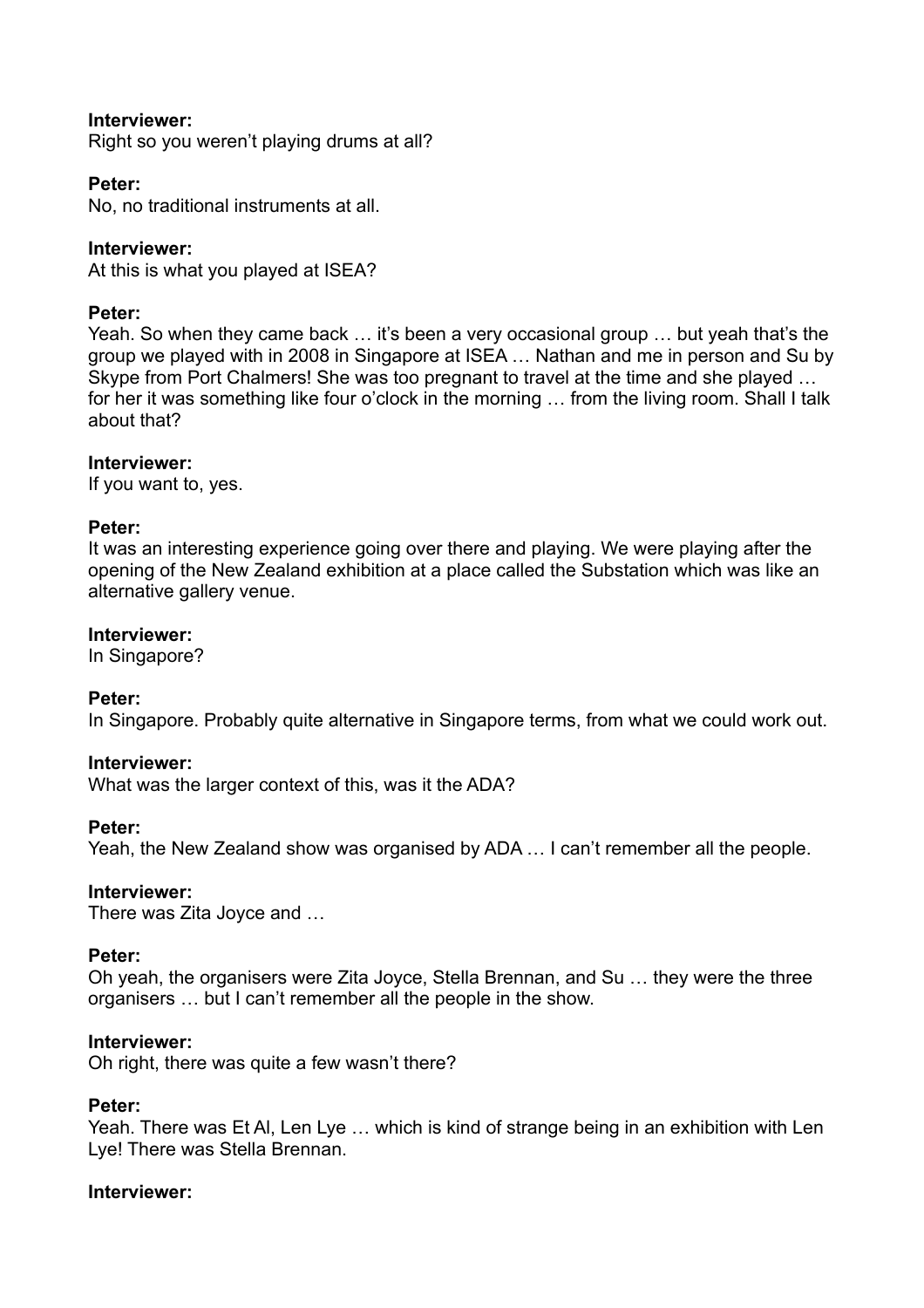# Wasn't Bruce in it as well?

# **Peter:**

Yes. The three sound works in the show were by Bruce Russell, PSN and Adam Willetts. So we helped set those up … just the listening works … and we were to perform, Adam and us were to perform late at night after the opening in another part of the building. Actually, the venue that they had there was a sort of dedicated venue. It was an interesting day because on the day of the opening the street outside … it was sort of a side street … was completely blocked off for a performance by a guy who had got second in *American Idol* and his band. It was ... so it was a big quite high-powered thing ... they had these big canvas barriers and everything. You could walk down the side and get into the gallery, but pretty much the whole street was taken up with this large structure, sort of scaffolding and a huge PA. They might have had some seating but not much. I think people were herded into this space in the middle and there were maybe four or five Singapore support bands before, so they were going from about midday. Talking … we got quite friendly with the gallery people and at different times they'd tried to get the street blocked off, just to have a street party, because it wasn't an important street or anything as far as traffic went. It was just a side street and they'd always been refused point-blank but because this guy was sponsored by Sony … I think it was … and Singapore Telecom he'd no trouble at all and with all the security people wandering around being officious and stuff the gallery protested against them. That was a big deal in Singapore because evidently the previous director of the Substation had been put in jail for being part of a protest against the treatment of maids in Singapore and there are a few sort of fascistic aspects about Singapore, the government in Singapore, and the whole thing against any sort of protest or demonstrations is one of them. So it was actually quite a big deal … it meant something that they were doing this protest against this sort of imposition. They put up a big banner that said 'We were here first' which was great and they had a musical … a sort of series of acts playing in the … sort of in the doorway of the gallery space which was facing directly at the canvas wall which was about six foot high around this blocked off street. They had … it was a bit like Dunedin actually, it reminded me … They had kind of … what would you say … sort of indie rock and pop groups, but some of them had women in them which I think for Singapore it was a bit more of a big deal and street theatre and poets and stuff like that.

## **Interviewer:**

This is what the gallery had?

# **Peter:**

Yeah the gallery had organised this more alternative music.

# **Interviewer:**

Right and were they totally drowned out though?

## **Peter:**

Well, this is what I was going to say ... I think you could hear them, I don't know how much you could hear this stuff inside the thing but the most effective protest in terms of sound was two of the guys and one of them was the sound mixer, who we got quite friendly with and who later mixed us, played some synthesiser very loud, right outside the gallery and was actually interjecting into the performance. Now I'm sure some of that could be heard. This went on for quite a while and then security men starting walking around talking in their walkie-talkies and the police turned up. At least they weren't arrested, they were just told to stop. The Singapore support bands were alright, but the main act was hideous. We looked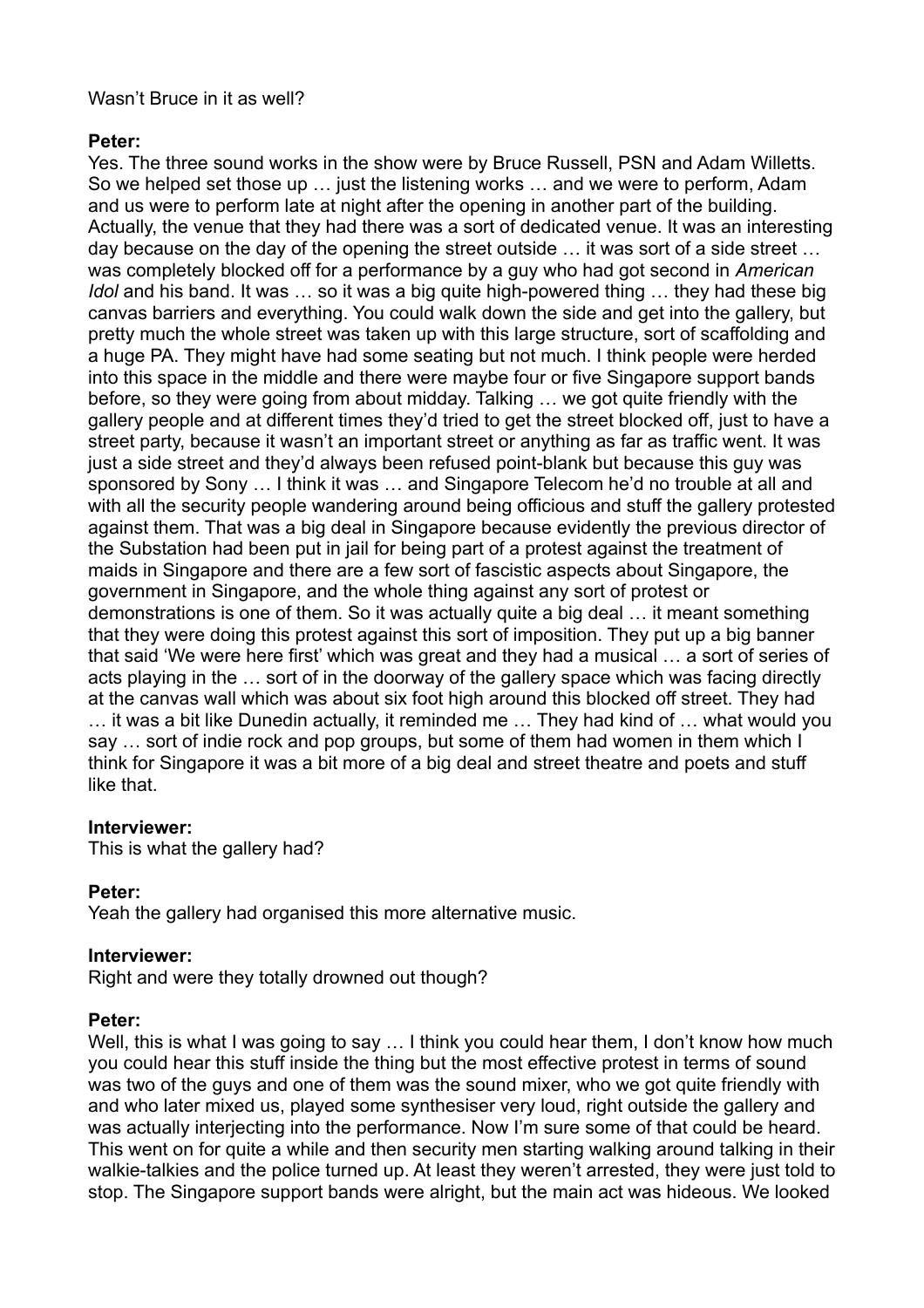him up on the net and it was a guy called Christ Daughtry and his band. He hadn't even won *American Idol* … at the time we were told he'd won *American Idol* but he was the second place getter or something. Anyway after all that and in-between it all there was the opening in the gallery which went really well, with quite a lot of people there. Then Adam and we played afterwards starting about 10.30 at night and by that time they'd finished outside which was good. Adam played first and it was really fantastic … I'd never seen him play so amazingly … he was very theatrical and the place was packed. That was quite weird because we were thinking well how many people are going to turn up to this, it's so obscure.

#### **Interviewer:**

ISEA is full of obscurity isn't it?

#### **Peter:**

Yeah. Of course a lot of them were delegates from other … but there were actually quite a few Singaporean people there too, because we'd spent quite a lot of time with the gallery people, the Singapore musicians and the guy who was mixing us … talking with them because we hung around there most of the day. So there were some Singaporean musicians, which was good, and Adam played and then we played afterwards. The whole thing with Su was quite funny because when we were trying to have a bit of a sound-check we just couldn't … she didn't come through. She'd come in bits … little bits would come through and then there was … it was quite frustrating. So we'd almost given up on it and thought we'll just play anyway but for the performance she actually came through fine, although she said later that she could hardly hear us and at 4 am from her living room in Port Chalmers… But that was part of our whole media thing too … we were interested in working with different media. It went really well and people seemed to like it. It was interesting because their PA and the facilities were so good and the mixer was so good, compared with what we had here. We thought we were playing quite loud but then when we heard a recording of it … we made a recording of it … it actually sounds very peaceful and restful and people who were there said that. So it was kind of odd that we had a different idea of what we were doing. I don't know whether that was because we were quite … probably quite keyed up by the whole day … although the sounds we were using were kind of radioish sounds, pretty much all drifting radio sounds and stuff like that.

#### **Interviewer:**

You were flown over to Singapore?

## **Peter:**

Well that was a really weird thing too. You play here and you get \$20 or something and then suddenly just out of the blue you get flown to Singapore and get put up for a week … to hang around for a week! We were supposed to also do a talk which never eventuated, not because of us but just because of the organisation but …

## **Interviewer:**

And paid to do this as well?

**Peter:** Yeah!

**Interviewer:** You got a fee for it?